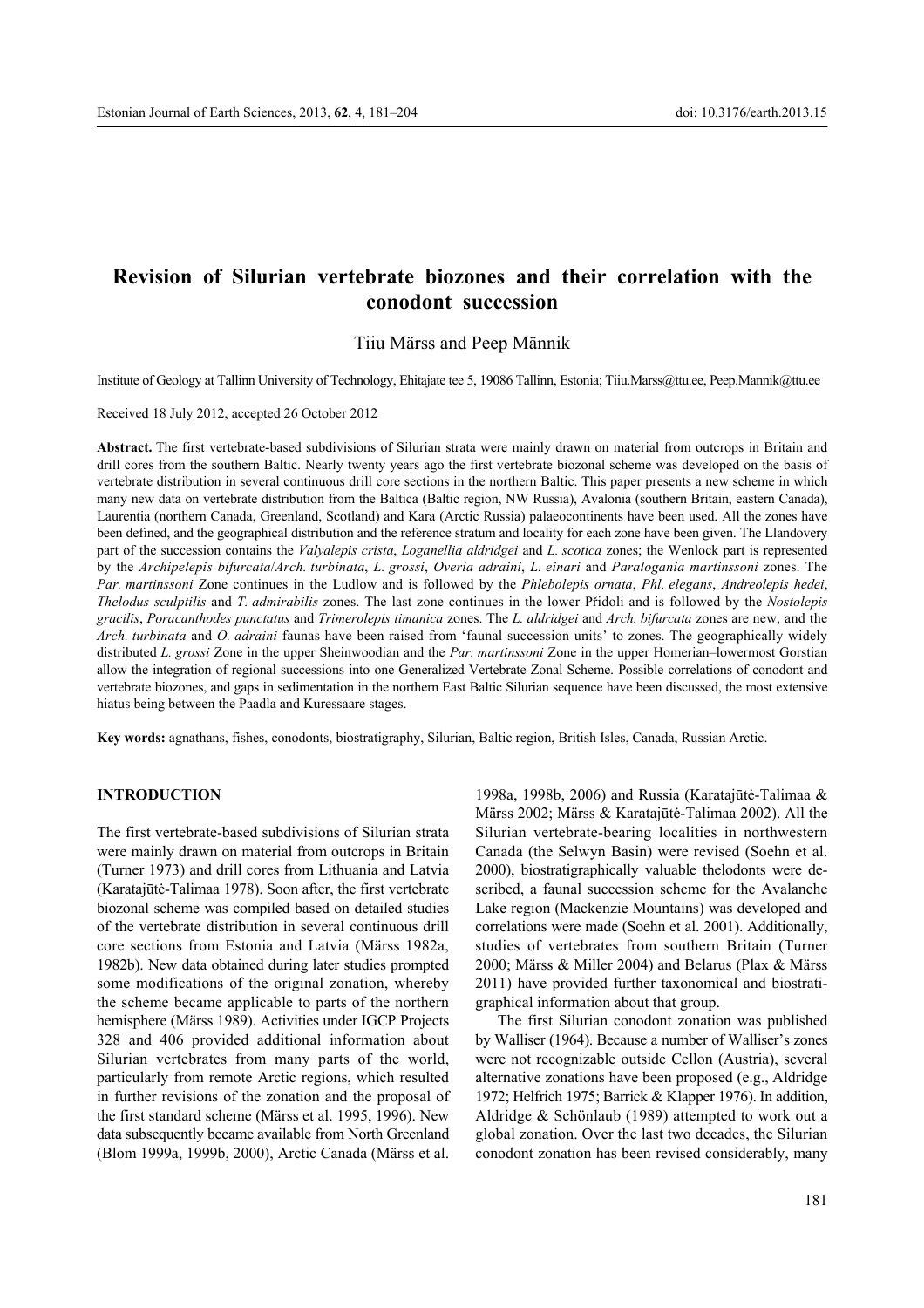new units have been described and their applicability in regional and global correlations have been discussed (e.g., Jeppsson 1997; Corradini & Serpagli 1999; Viira 1999; Calner & Jeppsson 2003; Jeppsson et al. 2006; M‰nnik 2007a, 2007b). A simplified version of the zonation was published by Cramer et al. (2011) to encourage its wider use.

Despite the many studies on conodonts and vertebrates, only a few publications have analysed co-occurrences of vertebrates and conodonts. In the southern East Baltic, in Lithuania, studies of thelodonts and conodonts in samples from several drill core sections allowed direct comparison of their distribution and the dating of the vertebrate assemblages recognized in terms of conodont biostratigraphy (Karatajūtė-Talimaa et al. 1987; Karatajūtė-Talimaa & Brazauskas 1995). In several samples from the Severnaya Zemlya Archipelago, vertebrates were found together with conodonts (Matukhin et al. 1999). The distributions of vertebrates and conodonts in samples from Arctic Canada (Franklin Basin) were compared with data from Europe (Märss et al. 1998b). That paper also presented the first carbon isotope data from the region and correlated  $\delta^{13}$ C variations with those in the Baltic area. The taxonomy and distribution of agnathans and fishes in southern Britain have been investigated, the regional vertebrate zonal scheme has been updated and characteristic vertebrate assemblages have been correlated with the conodont zonation (Miller  $&$  Märss 1999; Turner 2000; Märss & Miller 2004).

In the present study we have re-examined vertebrate distribution data from the Baltic region and have added new information from several other regions of the northern hemisphere (British Isles, Greenland, Canada, Russia, Belarus). Our aim is to give an updated Silurian vertebrate biozonation, to correlate the vertebrate and conodont biozones and to update datings and correlations of strata in the regions discussed.

The following abbreviations are used in the text and figures:

- (a) zonation  $-$  CZ, Conodont Zone; CSZ, Conodont Superzone; FAD, First Appearance Datum; GVZ, Generalized Vertebrate Zonation; GZ, Graptolite Zone; VZ, Vertebrate Zone;
- (b) northern East Baltic stratigraphical units  $-\tilde{A}$ ,  $\tilde{A}$ igu Beds; H, Himmiste Beds; J<sub>1</sub>P, Paramaja Member of the Jaani Formation;  $J_2$ , Jaagarahu Stage; JG, Jaagarahu Formation; JM, Jamaja Formation; K, Kudjape Beds;  $K_1$ , Rootsiküla Stage;  $K_2$ , Paadla Stage; K<sub>3</sub>a, Kuressaare Stage; K<sub>3</sub>b, Kaugatuma Stage; K<sub>4</sub>, Ohesaare Stage; Kn, Kuusnõmme Beds; L, Lõo Beds; M, Maasi Beds; Ms, Mustjala Beds; N, Ninase Beds; R, Rumba Formation; RKs, Riksu Formation; RK, Raikküla Formation: S. Sauvere Beds: Sn. Soeginina Beds: SR, Sõrve Formation; T, Tahula Beds; Tg, Tagavere

Beds; TM, Tamsalu Formation; TR, Torgu Formation; U, Uduvere Beds; V, Vilsandi Beds; Vents., Ventspils Formation; VL, Velise Formation; VR, Varbola Formation; Vs, Vesiku Beds; Vt, Viita Beds;

(c) names of taxa  $-A$ ., *Andreolepis*; *absid.*, *absidata*; *Am*., *Amydrotaxis*; *amorph*., *amorphognathoides*; *Anc*., *Ancoradella*; *Arch*., *Archipelepis*; *Asp*., *Aspelundia*; *b*., *bohemica*; *c*., *confluens*; *Cor*., *Coryssognathus*; *Ct*., *Ctenognathodus*; *D*., *Distomodus*; *e*., *elegans*; *eopenn*., *eopennatus*; *G*., *Goniporus*; *I*., *Icriodella*; *K*., *Kockelella*; *L*., *Loganellia*; *murch*., *murchisoni*; *Neth., Nethertonodus*; *N*., *Nostolepis*; *o*., *ortus*; *O*., *Overia*; *Oul*., *Oulodus*; *Oz*., *Ozarkodina*; *Oz*. *r*., *Ozarkodina remscheidensis*; *Oz. s*., *Ozarkodina sagitta*; *p*., *pennatus*; *Pand*., *Panderodus*; *Par*., *Paralogania*; *Phl*., *Phlebolepis*; *Pol*., *Polygnathoides*; *Por*., *Poracanthodes*; *Pran*., *Pranognathus*; *Ps*., *Pseudooneotodus*; *Pt*., *Pterospathodus*; *Pt*. *a*., *Pterospathodus amorphognathoides*; *r*., *remscheidensis*; *rhen*., *rhenana*; *s*., *sagitta*; *sn*., *snajdri*; *staurog*., *staurognathoides*; *v*., *variabilis*; *wall*., *walliseri*; *T*., *Thelodus*; *Tr*., *Trimerolepis*; *Tu*., *Turinia*; *V*., *Valyalepis*.

# **VERTEBRATE BIOZONATION**

The vertebrate biozonation (hereafter zonation) described below is a summary of data from the Baltica, Avalonia, Kara and Laurentia palaeocontinents. The zonation for the lower part of the Silurian succession (Llandovery and lower part of the Lower Wenlock) is mainly based on data from Avalonia (eastern Canada and southern Britain; Fig. 1: 1, 2) and Laurentia (Scotland, northern Canada, Greenland; Fig. 1:  $3-6$ ). The upper part of the zonation, which corresponds to the upper part of the Lower Wenlock to Přidoli (incl.), is mainly drawn on information from Baltica (Fig. 1:  $7-10$ ) and Kara (Severnaya Zemlya Archipelago) (Fig. 1: 11). Some zones in these large and geographically remote areas overlap in the upper Sheinwoodian, Homerian and lowermost Gorstian, which enables us to use them for compilation of the Generalized Vertebrate Zonal Scheme. Generally, the lower boundary of each zone is defined by the first appearance of a nominal species, and its upper boundary is defined by the first appearance of the succeeding nominal species. Thus, these zones are partial range zones. The lower boundary of acanthodian zones in the Přidoli has been defined either at the level where the taxon becomes abundant or where it obtains certain specific features. The total range of the nominal taxon can extend above the upper limit of the zone or even cross one or more zones (Fig. 2A, B). Note that in this paper the lateral replacement of taxa/zones is marked by a slash in the zone names.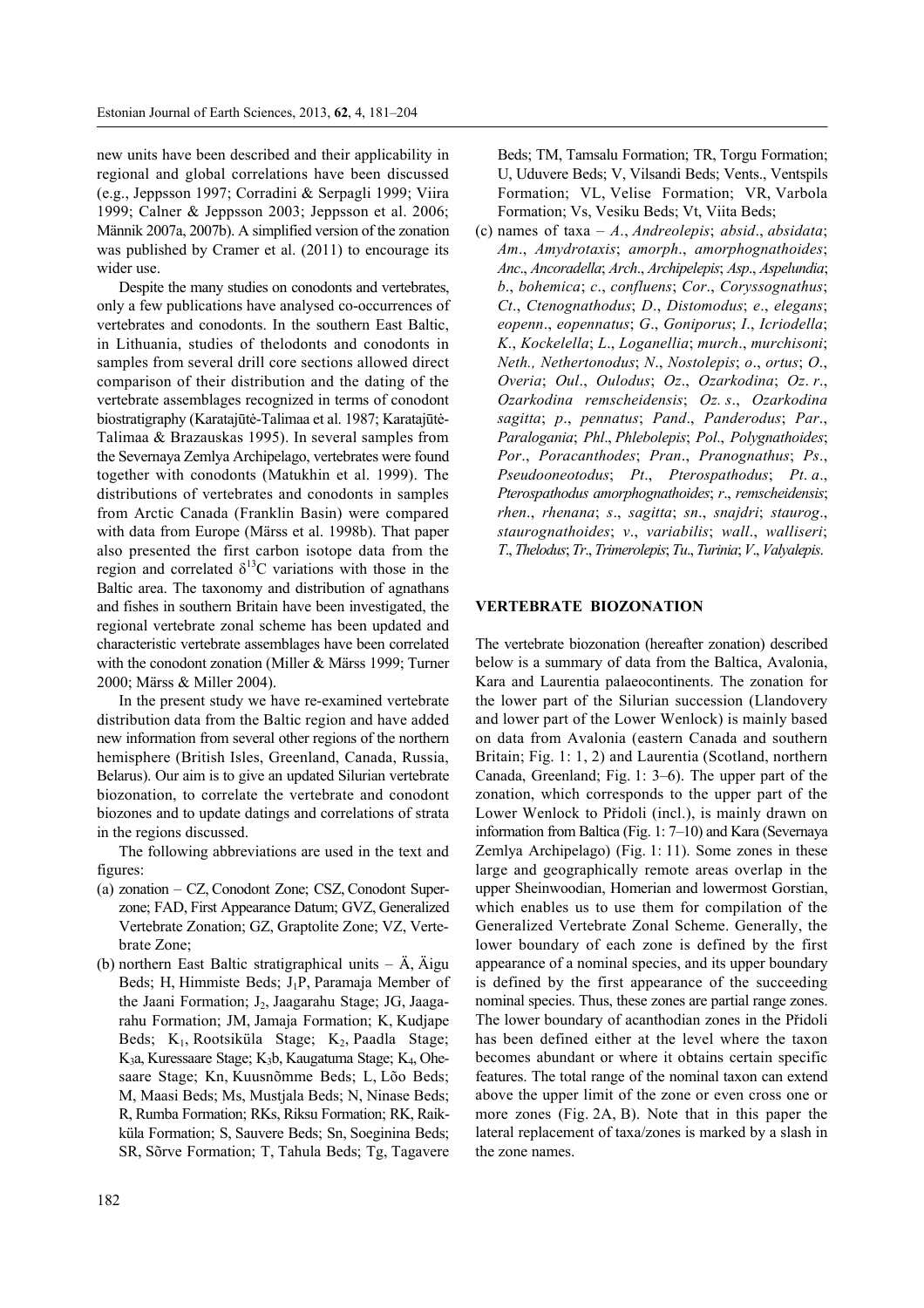

**Fig. 1.** The General Vertebrate Zonal Scheme is based on material from the following regions. *Avalonia*: 1, eastern Canada (Quebec and New Brunswick), 2, southern Britain (Welsh Borderland); *Laurentia*: 3, Scotland, 4, northern Cordillera (Mackenzie Mountain area), 5, Canadian Arctic islands (Cornwallis, Baillie-Hamilton), 6, northern Greenland; *Baltica*: 7, Baltic Sea region, SkÂne, Ringerike, eastern Poland, Belarus, 8, Central Urals, 9, Timan-Pechora Region, northern Urals, 10, Novaya Zemlya; *Kara*: 11, Severnaya Zemlya islands. Inset shows the locations of the core sections from Estonia and Latvia from where the data have been used in the text and/or Fig. 4A, B.

### **The** *Valyalepis crista* **Zone M‰rss et al., 1996**

*Definition*. The lower boundary of the zone is defined by the FAD of *V. crista* (Fig. 2A).

*Reference stratum and locality*. Clemville Formation, Chaleurs Group, Rhuddanian, Lower Llandovery; Petit Port Daniel River section, west of Clemville, GaspÈ Peninsula, QuÈbec, eastern Canada.

*Characteristic fauna*. *Valyalepis crista* co-occurs with *Loganellia scotica*-type and *L. sibirica-*type thelodonts.

*Distribution elsewhere*. Not recognized outside the type region.

*Reference*. Turner & Nowlan 1995.

*Remark*. The index species does not reach the lower boundary of the overlying zone.

#### **The** *Loganellia aldridgei* **Zone (established herein)**

*Definition*. The lower boundary of the zone is defined by the FAD of *L. aldridgei* (Fig. 2A).

*Reference stratum and locality*. Purple Shales Formation, Telychian, Llandovery; calcareous beds in the middle part of the sequence at the Devil's Dingle locality, Buildwas, Shropshire, Welsh Borderland, Britain.

*Characteristic fauna*. *Loganellia aldridgei* occurs sporadically together with another *L. scotica-*type loganelliid.

*Distribution elsewhere*. Venusbank and Minsterley formations, middle and upper Aeronian; Purple Shale Formation, lower Telychian, Shropshire, Welsh Borderland, Britain.

*Reference*. Turner 2000, tables 1, 2.

*Remark*. We exclude from *L. aldridgei* the specimens shown by Aldridge et al. (1996, figs 2 and 3) as *L.* ex gr. *scotica* in the Upper Telychian Kilbride Formation of Coolin Lough, western Ireland.

# **The** *Loganellia scotica* **Zone Ritchie, 1985**

*Definition*. The lower boundary of the zone is defined by the FAD of *L. scotica* (Fig. 2A).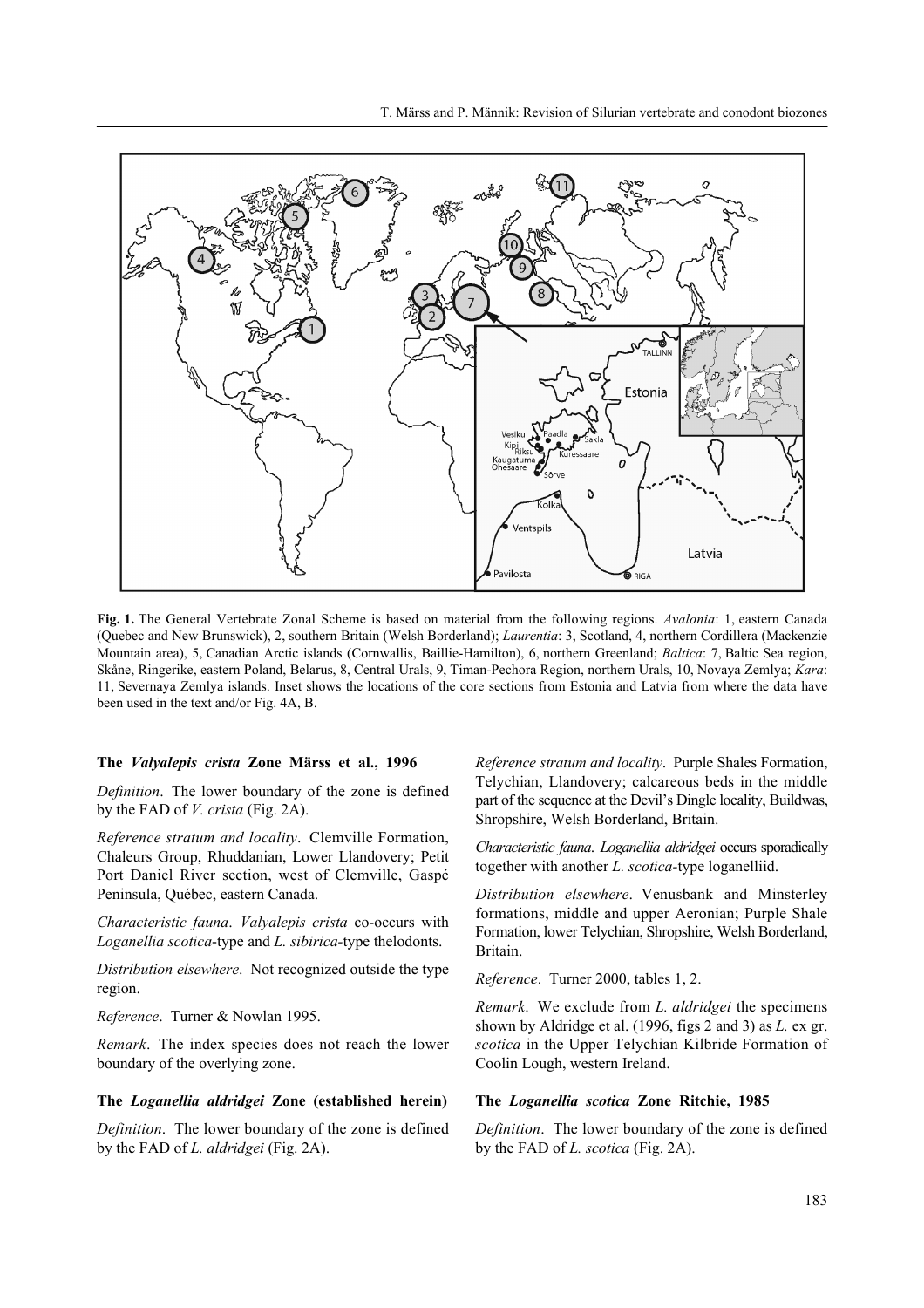| Series            | Stage          | Formation<br>Member<br>Beds<br>Regional<br>stage | Zone                           | Selected vertebrate ranges                                                                                                                                                                                                                           | Zone                                | Generalized<br>Vertebrate<br>Zonation | Stage          |
|-------------------|----------------|--------------------------------------------------|--------------------------------|------------------------------------------------------------------------------------------------------------------------------------------------------------------------------------------------------------------------------------------------------|-------------------------------------|---------------------------------------|----------------|
| PRIDOLI           |                | ш<br>Ohesaare                                    | Tr. timanica<br>Por. punctatus | B                                                                                                                                                                                                                                                    |                                     | Tr. timanica<br>Por. punctatus        |                |
|                   |                | Kaugatuma                                        | N. gracilis                    |                                                                                                                                                                                                                                                      |                                     | N. gracilis                           |                |
|                   |                | Kuressaare                                       | T. admirabilis                 |                                                                                                                                                                                                                                                      |                                     | T. admirabilis                        |                |
|                   |                | т                                                | T. sculptilis                  |                                                                                                                                                                                                                                                      |                                     | T. sculptilis                         |                |
| <b>LUDLOW</b>     | Ludfordian     | Paadla                                           | A. hedei                       | Trimerolepis lithuanica Karatajute-Talimaa<br>Paralogania kummerowi (Gross)<br>Trimerolepis timanica (Karatajute-Talimaa)<br>Poracanthodes punctatus Brotzen<br>Thelodus admirabilis Marss<br>Nostolepis gracilis Gross<br>Thelodus sculptilis Gross |                                     | A. hedei                              | Ludfordian     |
|                   |                |                                                  | Phl. elegans                   |                                                                                                                                                                                                                                                      |                                     | Phl. elegans                          |                |
|                   | Gorst          | Sn                                               | Phl. ornata                    |                                                                                                                                                                                                                                                      |                                     | Phl. ornata                           | Gorst          |
|                   | Homerian       | Vs<br>Rootsiküla Kn<br>Vt                        | Par. martinssoni               | Nethertonodus laadjalaensis Märss<br>Poracanthodes porosus Brotzen <sub>1</sub> -<br>Andreolepis hedei Gross                                                                                                                                         | Par. martinssoni                    | Par. martinssoni                      | Homerian       |
|                   |                |                                                  | L. einari                      | Paralogania kaarmisensis Märss<br>Phlebolepis elegans Pander<br>Phlebolepis ornata Märss<br>Thorsteinsson<br>Paralogania martinssoni (Gross)                                                                                                         |                                     | L. einari                             |                |
|                   |                | Tg<br>Jaagarahu                                  |                                | త                                                                                                                                                                                                                                                    | O. adraini                          |                                       |                |
| <b>WENLOCK</b>    |                |                                                  | Mison<br>L. grossi             |                                                                                                                                                                                                                                                      | O. adraini                          |                                       |                |
|                   |                | м                                                |                                |                                                                                                                                                                                                                                                      |                                     | L. grossi                             |                |
|                   | Sheinwoodian   | V                                                |                                | Paralogania martinssoni (Gross)<br>Loganellia einan Märss<br>Loganellia sulcata Märss<br>Loganellia aldridgei Turner<br>Loganellia scotica (Traquair<br>Loganellia grossi Fredholm                                                                   | Arch. bifurcata/<br>Arch. turbinata | Arch. bifurcata/<br>Arch. turbinata   | Sheinwoodian   |
|                   |                |                                                  |                                |                                                                                                                                                                                                                                                      | L. scotica                          | L. scotica                            |                |
| <b>LLANDOVERY</b> | hian<br>Telych |                                                  |                                | Valyalepis crista Turner                                                                                                                                                                                                                             | L. aldridgei                        | L. aldridgei                          | hian<br>Telych |
|                   | Rh Aeron       |                                                  |                                |                                                                                                                                                                                                                                                      | V. crista                           | V. crista                             | Rh. Aeron      |

**Fig. 2.** Ranges of selected vertebrate taxa: **A**, in the Avalonia and Laurentia palaeocontinents; **B**, in the Baltica palaeocontinent. The Baltic regional stratigraphy is modified from Nestor (1997). Vertical striping in the regional stratigraphic column indicates the main gaps, i.e., their known maximum extent in the outcrop area of the Silurian sections in Estonia. The horizontal line at the lower end of the vertical distribution of a taxon indicates the beginning of its range, i.e., the first appearance datum (FAD) and/or the zone boundary; dotted line – range of a taxon outside Estonia; solid line – known range in Estonia; horizontal lines with arrows in the transitional Sheinwoodian–Homerian interval show the shift of zone boundaries in an adjacent palaeocontinent. Rh., Rhuddanian; Aeron., Aeronian; Gorst., Gorstian. For abbreviations of northern East Baltic stratigraphical units and names of taxa see p. 182.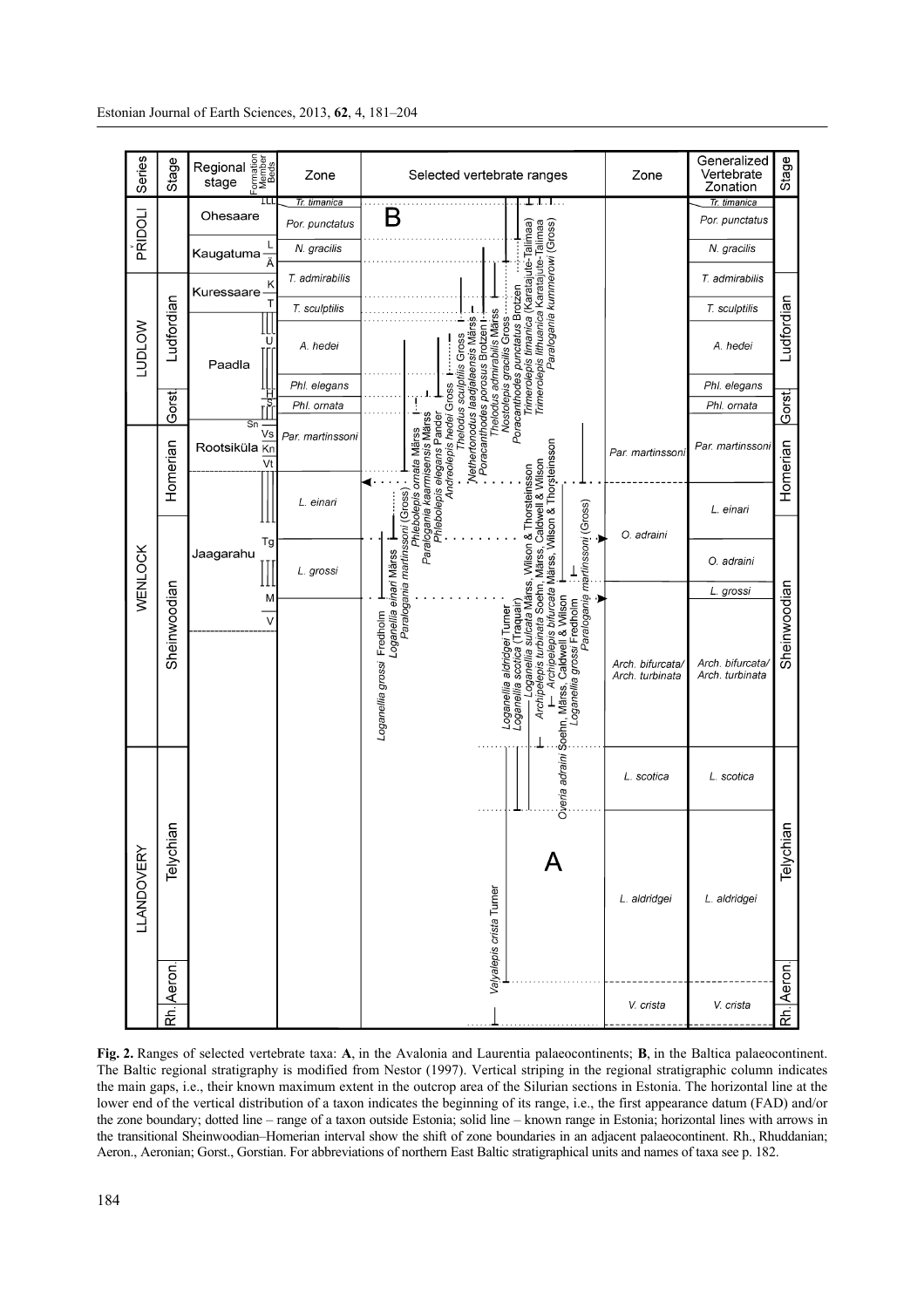*Reference stratum and locality*. Patrick Burn Formation, Priesthill Group, upper Telychian, Upper Llandovery; Logan Water section, Lesmahagow, Scotland.

*Characteristic fauna*. In Scotland, the associated faunal list includes the protochordate *Ainiktozoon loganense* Scourfield and the agnathan *Jamoytius kerwoodi* White in addition to *L. scotica*.

*Distribution elsewhere*. Ree Burn Formation, Hagshaw, Scotland; Lafayette Bugt Formation, North Greenland; Wych Formation and upper part of the Purple Shale Formation, Worcester and Hereford, Welsh Borderland; Anse aux Cascons and Anse à Pierre Loiselle formations, QuÈbec, eastern Canada; Cape Phillips Formation, Cornwallis and Baillie-Hamilton islands, Arctic Canada.

*References*. Ritchie 1985; Turner & Nowlan 1995; M‰rss & Ritchie 1998; M‰rss et al. 1998a, 1998b, 2006; Blom 1999a; Turner 2000; Soehn et al. 2001.

*Remarks*. (1) Ritchie (1985, fig. 5) was the first to recognize the range of *L. scotica* in the Patrick Burn and Kip Burn formations in Lesmahagow Inlier, Scotland. (2) The total range of *L. scotica* in the type region of the zone in Lesmahagow includes the Patrick Burn, Kip Burn and Dunside formations (Priesthill Group, upper Telychian, Upper Llandovery). (3) The zonal taxon does not enter the overlying zone, as exemplified in the Baillie-Hamilton BH1 section. (4) *Loganellia* sp. (cf. *L. scotica*), which was identified from the Avalanche Lake section AV4 (Märss et al. 1998b), was renamed *Loganellia* sp. nov. 2 by Soehn et al. (2000) and *L*. cf. *sulcata* herein. Its relationships, especially with *L. sulcata*, still need to be clarified. (5) The *L. sibirica* Zone, which was a constituent of the compound *L. scotica*/*L. sibirica* Zone in the Middle-Upper Llandovery interval in the first standard scheme, is hereby excluded from the scheme for two reasons. First, the total range of *L. sibirica* (= *L. sibirica* Zone) in the Siberian Platform corresponds to the entire Llandovery ( $\check{Z}$ igaitė & Blieck 2006) and therefore cannot be treated as coeval with the *L. scotica* Zone. Second, the interval is a single separate 'hanging' interval and does not have any vertebrate zones above or below it.

# **The** *Archipelepis bifurcata/Arch. turbinata* **Zone Soehn et al., 2001, modified herein**

*Definition*. The lower boundary of the zone is defined by the FAD of *Arch. turbinata* or *Arch. bifurcata* (Fig. 2A).

*Reference stratum and locality*. Cape Phillips Formation, lower Sheinwoodian, lower Wenlock; sample at 90.0 m in the Baillie-Hamilton BH1 section, which corresponds to a level in the *Monograptus riccartonensis–Monograptus*  *belophorus* GZ as determined by the carbon isotope curve pattern (Märss et al. 1998a).

*Characteristic fauna*. *Archipelepis bifurcata* cooccurs with thelodonts *L. sulcata*, *Shielia parca* Märss, Wilson & Thorsteinsson, *S. gibba* Märss, Wilson & Thorsteinsson, *Phillipsilepis crassa* Märss, Wilson & Thorsteinsson, putative chondrichthyan *Frigorilepis caldwelli* M‰rss, Wilson & Thorsteinsson and *Lanarkia* cf. *horrida* Traquair in the Baillie-Hamilton BH1 section; *Arch. turbinata* occurs with *Lanarkia* cf. *horrida* and a yet undescribed *Loganellia* (*L.* cf. *sulcata* herein) in the Avalanche Lake sections.

*Distribution elsewhere*. Cape Phillips Formation, Sheinwoodian, Cornwallis Island, and the north shore of Baumann Fiord on Ellesmere Island; Road River Formation, 1 R Member, Sheinwoodian, lower Wenlock, Avalanche Lake sections, Mackenzie Mountains, northern Canada.

*References*. M‰rss et al. 1998a, 1998b, 2006; Soehn et al. 2000, 2001.

*Remarks*. (1) In 1995, the IGCP 328 thelodont working group established the *L. avonia* Zone for the lower Sheinwoodian. A preliminary study concluded that the *Loganellia* that occur in the Wenlock strata in Estonia and the Welsh Borderland are the same species. However, later research revealed that the scales from these two regions possess several different features; as a result, two species, *L. einari* (Märss 1996), which occurs in the Tagavere Beds of the Jaagarahu Stage in Estonia (see below), and *L. avonia* (Turner 2000), which occurs in the Brinkmarsh Beds, lower Sheinwoodian, Lower Wenlock of Tortworth Inlier, Avon, were established. Because of the restricted distribution of *L. avonia* (found only in one locality), the zone was removed from the zonal scheme (Märss  $&$  Miller 2004). (2) In the original regional thelodont succession, three units were introduced for the Upper Llandovery and Wenlock in the Avalanche Lake sections: *turbinata*, *adraini* and *martinssoni* (Soehn et al. 2001). The *Archipelepis turbinata* fauna has been determined to be a zone and is combined with the *Arch. bifurcata* Zone herein. Both *Arch. bifurcata* and *Arch. turbinata* disappear much below the upper boundary of the zone.

# **The** *Loganellia grossi* **Zone M‰rss et al., 1995**

*Definition*. The lower boundary of the zone is defined by the FAD of *L. grossi* (Fig. 2A, B).

*Reference stratum and locality*. Maasi Beds (except their lower part) of the Jaagarahu Stage, upper Sheinwoodian, Lower Wenlock; interval 68.4–79.0 m of the Sakla core, Saaremaa, Estonia.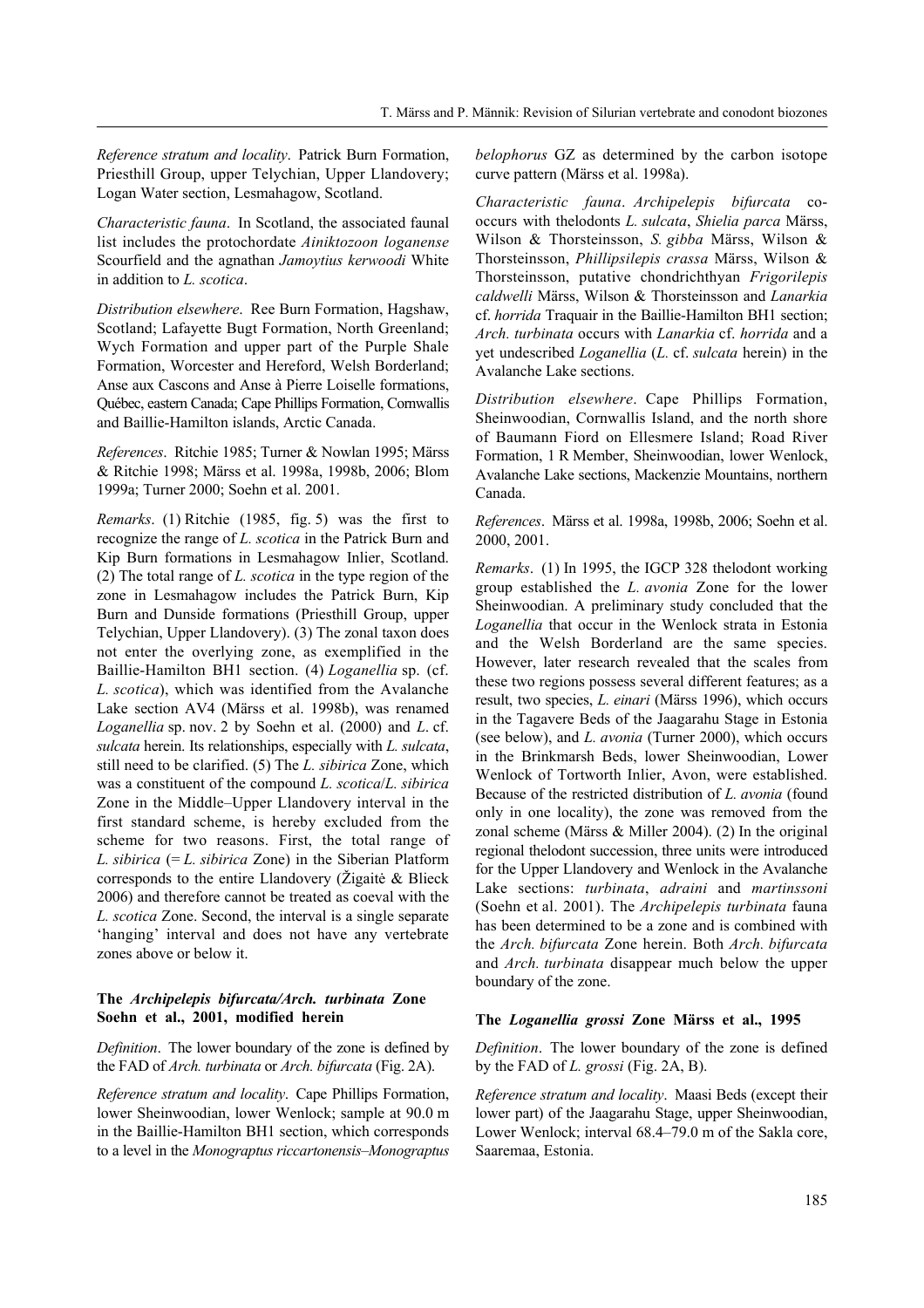*Characteristic fauna*. *Loganellia grossi* occurs together with the thelodont *Thelodus* sp. and sometimes with the anaspid *Rhyncholepis parvula* Kiaer.

*Distribution in the Baltic*. Units f and g, Slite Beds, Gotland Island, Sweden; Maasi Beds (except the lower part) of the Jaagarahu Stage, upper Sheinwoodian, Saaremaa, Estonia; middle part of the Wenlock, East Lithuania.

*Distribution elsewhere*. Sundvollen Formation, Lower Ringerike Group, Wenlock, Ringerike Area, Norway; lower part of the Kap Morton Formation, mid-Wenlock, Kap Lucie Marie, Washington Land, North Greenland; Cape Phillips Formation, upper Sheinwoodian of Baillie-Hamilton Island, Arctic Canada; Wenlock, Timan-Pechora Region and northern Urals; upper half of the Samojlovich Formation, Matusevich River, October Revolution Island, Severnaya Zemlya Archipelago.

*References*. Turner & Turner 1974; Fredholm 1990; M‰rss 1996; Blom 1999a; Talimaa 2000; Nestor et al. 2001; Märss & Karatajūtė-Talimaa 2002; Märss et al. 2006; Plax & Märss 2011.

*Remarks*. (1) M‰rss (1982a) defined the *Logania taiti* Zone in the Maasi and Tagavere beds of the Jaagarahu Stage, and Märss (1982b) indicated its stratotype. The taxon and two stratigraphically following species were restudied later, and the corresponding zones *Loganellia grossi* and *L. einari* were described. For that reason, a new stratotype has been chosen for both the *L. grossi* and *L. einari* zones. (2) On the Baillie-Hamilton Island BH1 section, *L. grossi* appears shortly after *Overia adraini* (*L. grossi* occurs between 144.5 and 163.5 m in only one sample), which might mean that these two zones are present in a similar stratigraphic time interval. (3) In several sections of the Baltic region, *L. grossi* enters into the *L. einari* Zone.

# **The** *Overia adraini* **Zone Soehn et al., 2001**

*Definition*. The lower boundary of the zone is defined by the FAD of *O. adraini* (Fig. 2A, B).

*Reference stratum and locality*. Cape Phillips Formation, upper Sheinwoodian, Wenlock; interval 140.0-144.5 m in the Baillie-Hamilton 1 section, Arctic Canada, which corresponds to an interval in the *Cyrtograptus rigidus*-*Cyrtograptus perneri* GZ based on the carbon isotope curve pattern (Märss et al. 1998a).

*Characteristic fauna*. *Frigorilepis caldwelli* M‰rss, Wilson & Thorsteinsson, *Lanarkia horrida* Traquair.

*Distribution elsewhere*. Delorme Formation (Member 1D) of Avalanche Lake, Mackenzie Mountains, northern Canada.

*References.* Soehn et al. 2000, 2001; Märss et al. 2002, 2006.

*Remark*. This interval was treated as a unit in the thelodont fauna (Soehn et al. 2001) but is raised to the status of the zone herein.

# **The** *Loganellia einari* **Zone M‰rss, 1990**

*Definition*. The lower boundary of the zone is defined by the FAD of *L. einari* (Fig. 2A, B).

*Reference stratum and locality*. Tagavere Beds of the Jaagarahu Formation (Jaagarahu Stage), Sheinwoodian, lower Wenlock; interval 58.20-62.7 m in the Sakla core, Saaremaa, Estonia.

*Characteristic fauna*. *Thelodus* sp. and *L. grossi* occur together with *L. einari* in the Riksu-803 and Vesiku-507 drill cores.

*Distribution in the Baltic*. The *L. einari* Zone is recognized in the Saaremaa (Estonia) sections and in the uppermost Slite beds (Samsungs 1 locality) of the Gotland Island (Sweden) section.

*Distribution elsewhere*. Sundvollen Formation, Lower Ringerike Group, Wenlock, Ringerike Area, Norway. In the Ostrovets sections 7ts, 73 and 195 in Belarus, *L. grossi* and *L. einari* have been found together.

*References*. Turner & Turner 1974; Märss 1996; Nestor et al. 2001; Plax & Märss 2011.

*Remarks*. (1) The *L. einari* Zone was initially established as a regional zone (Märss 1996). Because of the wide distribution of the species, the zone was later recognized elsewhere and included in the Standard Scheme (Märss et al. 1996). (2) In the Sakla core section, the boundaries of the Jaagarahu and Rootsiküla regional stages, which are based on cyclostratigraphy (Einasto in Märss 1986), are in need of revision. In light of the faunal evidence found in many other cores, the boundary between the stages is situated above the last occurrence (sample 58.20 m) of the thelodont *L. einari*. The vertical distributions of *L. einari* and the next index species, *Paralogania martinssoni*, do not overlap in the Estonian sections or elsewhere.

# **The** *Paralogania martinssoni* **Zone Karatajūtė-Talimaa, 1978**

*Definition*. The lower boundary of the zone in defined by the FAD of *Par. martinssoni* (Fig. 2A, B).

*Reference stratum and locality*. Viita Beds, Rootsiküla Stage, upper Homerian, uppermost Wenlock; interval  $143.67 - 153.20$  m in the Ohesaare core section, Estonia.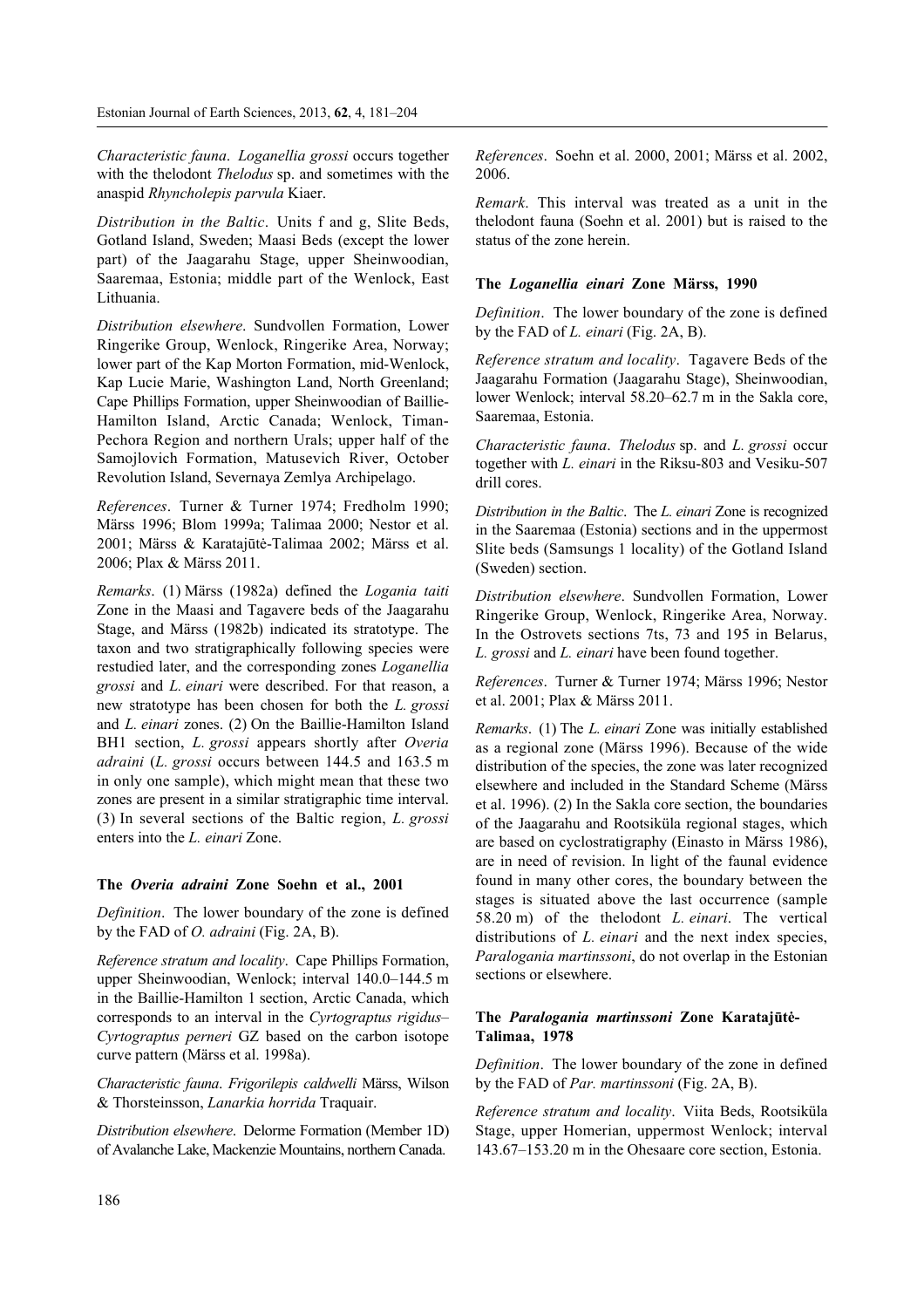*Characteristic fauna*. In this zone, *Par. martinssoni* occurs together with the thelodont *Thelodus laevis* (Pander), the osteostracans *Tremataspis schmidti* Rohon, *Tremataspis milleri* Patten, *Saaremaaspis mickwitzi* (Rohon), *Oeselaspis pustulata* Patten, *Witaaspis schrenkii* (Pander), *Thyestes verrucosus* Eichwald, and the anaspids *Rhyncholepis parvula* Kiaer, *R. butriangula* Blom, Märss & Miller, *Birkenia robusta* Blom, Märss & Miller, *Pterygolepis nitida* (Kiaer), *Vesikulepis funiforma* Blom, M‰rss & Miller and *Rytidolepis quenstedtii* Pander.

*Distribution in the Baltic.* Rootsiküla and lower Paadla stages, respectively upper Homerian (uppermost Wenlock) and lower Gorstian (lowermost Ludlow), Estonia; Halla, Mulde and Klinteberg beds, and Hemse unit a, Homerian (upper Wenlock) and lower Gorstian (Ludlow), Gotland.

*Distribution elsewhere*. 1D Member of the Delorme Group in the Avalanche Lake sections, Mackenzie Mountains, Cape Phillips Formation, Homerian, on Baillie-Hamilton Island, the uppermost Wenlock or lowermost Ludlow, Prince of Wales Island, Northern Canada; Bed 10, upper Wenlock, Ringerike, Norway; upper Voron′ya Beds, upper Wenlock Mikhajlovsk Pond area, Central Urals, Russia; lower part of the Ust′- Spokojnaya Formation, Wenlock, Matusevich River section, October Revolution Island, Severnaya Zemlya, Russia; middle Elton Formation, lower Gorstian, lower Ludlow of Welsh Borderland, southern Britain.

*References*. Turner & Turner 1974; Karatajūtė-Talimaa 1978; M‰rss 1982a; Fredholm 1990; Talimaa 2000; Soehn et al. 2001; Märss & Miller 2004.

*Remarks*. The zone corresponds to the lower part of the *Par. martinssoni* total range within the Homerian (upper Wenlock) and lower Gorstian (lower Ludlow). The species reaches the lower half of the Ludfordian in northern Europe and northern North America.

### **The** *Phlebolepis ornata* **Zone Fredholm, 1988**

*Definition*. The lower boundary of the zone is defined by the FAD of *Phl. ornata* (Fig. 2B).

*Reference stratum and locality*. Sauvere Beds (excluding the lowermost part) of the Paadla Stage, Gorstian, lower Ludlow, interval  $111.80 - 112.25$  m in the Ohesaare core section, Saaremaa, Estonia.

*Characteristic fauna*. *Phlebolepis ornata* occurs sporadically together with other thelodonts, such as *Thelodus* sp. and *Par*. *martinssoni*.

*Distribution in the Baltic*. The zone has been recognized only in the sections on Saaremaa and Gotland islands, in the middle and upper parts of the Sauvere Beds, Paadla Stage, and in units b and c of the Hemse Beds, respectively.

*Distribution elsewhere*. Not established outside the Baltic.

*References*. M‰rss 1986, 1990; Fredholm 1988.

*Remarks*. (1) A *Phl. ornata* fauna was described by Fredholm (1988) in the interval corresponding to units b and c of the Hemse Beds on Gotland. Later, a regional *Phl. ornata* Zone was established in the same interval (Märss 1990, 1996) and included in the Vertebrate Standard Scheme (Märss et al. 1996). (2) *Phlebolepis ornata* does not reach the level of appearance of *Phl. elegans*.

# **The** *Phlebolepis elegans* **Zone M‰rss, 1982a**

*Definition*. The lower boundary of the zone is defined by the FAD of *Phl. elegans* (Fig. 2B).

*Reference stratum and locality*. Himmiste Beds (except their lower half) of the Paadla Stage, upper Gorstian– lower Ludfordian, Ludlow, interval 105.03-108.30 m in the Ohesaare core section, Saaremaa.

*Characteristic fauna*. Rich thelodont, osteostracan and anaspid fauna with *Phl. elegans* contains *Thelodus laevis*, *T. carinatus* (Pander), *Par. martinssoni*, *Tremataspis mammillata* Patten, *Tremataspis milleri*, *Dartmuthia gemmifera* Patten, *Oeselaspis pustulata*, *Witaaspis schrenkii*, *Thyestes verrucosus*, *Procephalaspis oeselensis* (Robertson), Vesikulepis funiforma Blom, Märss & Miller, *Silmalepis erinacea* Blom, Märss & Miller and *Rytidolepis*? *quenstedtii* Pander.

*Distribution in the Baltic*. Saaremaa, western mainland of Estonia (middle and upper Himmiste Beds and lower Uduvere Beds of the Paadla Stage), Gotland, Sweden (the uppermost part of unit c and the lower half of unit d of the Hemse limestones and the corresponding interval of the Hemse marls in NW Gotland).

*Distribution elsewhere*. Upper Bringewood and lower Leintwardine formations, Gorstian and Ludfordian of the Welsh Borderland, southern Britain; upper Mielnik Stage, Ludlow, eastern Poland; middle Gerd″yu Stage, upper Gorstian and lower Ludfordian, western slope of the North and Central Urals; Velikaya River Formation, Ludlow, Timan-Pechora Region; middle part of the Ust′-Spokojnaya Formation, Ludlow, Matusevich River, and lower part of the same formation in the Spokojnaya River section, October Revolution Island, Severnaya Zemlya.

*References*. Karatajūtė-Talimaa 1978; Märss 1986; Fredholm 1988; Märss 1990; Modzalevskaya & Märss 1991; Talimaa 2000; Turner 2000; Karatajūtė-Talimaa & M‰rss 2002; M‰rss & Miller 2004.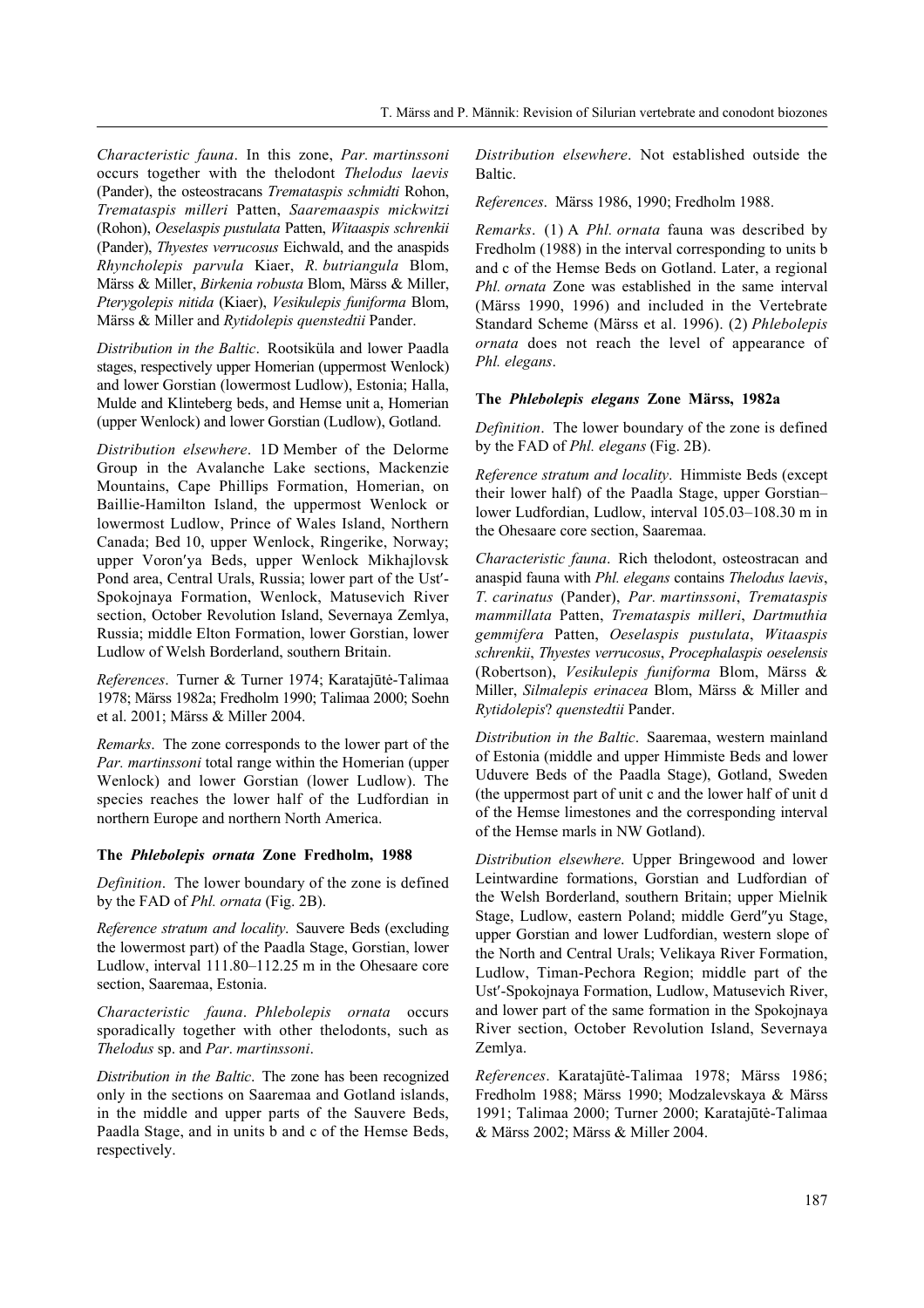*Remarks*. (1) The *Phl. elegans* Zone embraces the middle part of the Paadla Stage, uppermost Gorstian-lower Ludfordian, Ludlow, but the species continues upwards into the next zone. (2) The Himmiste Quarry was indicated as a stratotype for the *Phl. elegans* Zone (M‰rss 1982b). However, during later studies, *Phl. ornata* was separated from *Phl. elegans* and, accordingly, two zones were recognized. The new stratotypes for both zones are indicated herein.

# **The** *Andreolepis hedei* **Zone M‰rss, 1982a**

*Definition*. The lower boundary of the zone is defined by the FAD of *A. hedei* (Fig. 2B).

*Reference stratum and locality*. Mituva Formation, Paadla Stage, Ludfordian, Ludlow, interval 472.4–484.5 m in the Ventspils-D3 core section, western Latvia.

*Characteristic fauna*. Thelodonts *Thelodus laevis*, *T*. *carinatus*, *Par. martinssoni*, *Par. kaarmisensis*, *Phl. elegans*; heterostracan *Archegonaspis* sp.; osteostracan Osteostraci gen. et sp.; acanthodians *Nostolepis striata* and *Gomphonchus sandelensis*. The vertebrate fossils are strongly depauperate in the upper part of the zone.

*Distribution in the Baltic*. Middle and upper Uduvere Beds of the Paadla Stage, middle Ludfordian, Ludlow, Saaremaa, Estonia; upper half of units d and e of the Hemse limestones, Hemse marls and Burgsvik Sandstone (Uddvide section), Ludfordian, Ludlow, Gotland.

*Distribution elsewhere*. Upper (excluding the uppermost part) of the Ust′-Spokojnaya Formation, Ludlow, October Revolution, Pioneer and Komsomolets islands, Severnaya Zemlya; uppermost part of the West Khatanzej Formation, Ludlow, Khatanzej Peninsula, Novaya Zemlya; Velikaya River Formation, Gerd″yu Stage, Ludlow, Velikaya River, northern Timan; upper part of the Kuba Beds, lower Ludfordian, Ludlow, of the southern Mikhajlovsk Pond section, Mikhajlovsk Subzone, Central Urals.

*References*. M‰rss 1982a, 1982b, 2001; Valiukevičius et al. 1983; Fredholm 1988; Matukhin et al. 1999.

*Remarks*. (1) After the revision of *A. hedei*, a new species, *A. petri*, was described from the Tabuska Beds in the scattered Silurian bedrock blocks located on the right bank of the Ufa River, Serga Subzone in the Central Urals (Märss 2001). The beds are thought to be either late Ludlow (Modzalevskaya & Märss 1991) or early Přidoli (Shuiskij 1981; Shurygina et al. 1981) in age. (2) *Andreolepis* (identified as *A. hedei*? Gross by M‰rss 1986, pl. 34, figs 2, 5), found in the Long Quarry Beds (lower Přidoli) in the Chapel Horeb Main Quarry section, southern Wales, may belong to a new and yet undescribed species. (3) The ranges of *A. hedei* and *T. sculptilis* do not overlap in the Baltic.

# **The** *Thelodus sculptilis* **Zone M‰rss, 1982a**

*Definition*. The lower boundary of the zone is defined by the FAD of *T. sculptilis* (Fig. 2B).

*Reference stratum and locality*. Lower part of the Tahula Beds of the Kuressaare Stage, upper Ludfordian, Ludlow; interval 83.10-95.17 m in the Ohesaare core section, Saaremaa.

*Characteristic fauna*. Other thelodonts, including *T. parvidens* Agassiz, *T. traquairi* (Gross), *Loganellia cuneata* (Gross), *Par. ludlowiensis* (Gross), *Par*. *perensae* M‰rss, *Nethertonodus laadjalaensis* M‰rss, *Trimerolepis tricava* (Gross), *Longodus acicularis* M‰rss; heterostracan *Archegonaspis* sp.; osteostracan *Zenaspis*? sp.; anaspid *Tahulalepis elongituberculata* Blom, M‰rss & Miller; acanthodians *Nostolepis striata* Pander, *Gomphonchus sandelensis* (Pander), *Poracanthodes porosus* Brotzen.

*Distribution in the Baltic*. Lower part of the Tahula Beds of the Kuressaare Stage, upper Ludfordian in western Latvia and Estonia; upper Pagegiai Formation, upper Ludlow, Lithuania; Burgsvik Formation, Ludfordian, Gotland, Sweden.

*Distribution elsewhere.* Öved Sandstone Formation, Öved-Ramsåsa Beds, Skåne, southern Sweden; uppermost Gerd″yu Stage, upper Ludlow, Timan-Pechora Region, Tabuska Beds; upper Ludlow or lower Přidoli (see above about the Tabuska Beds), Central Urals; Greben′ Stage, upper Ludlow, Novaya Zemlya Archipelago, Russia.

*References*. M‰rss 1982a, 1982b, 1986, 1990; Karatajūtė-Talimaa et al. 1987; Modzalevskaya & Märss 1991; Karatajūtė-Talimaa & Brazauskas 1995; Märss et al. 1996; Talimaa 2000.

*Remarks*. (1) The species is present in the overlying *T. admirabilis* Zone. (2) The stratotype for the *T. sculptilis* Zone, as given in Märss (1982b), is divided herein to represent stratotypes of two zones, *T. sculptilis* and *T. admirabilis*.

# **The** *Thelodus admirabilis* **Zone Märss, 1990**

*Definition*. The lower boundary of the zone is defined by the FAD of *T. admirabilis* (Fig. 2B).

*Reference stratum and locality*. Uppermost part of the Tahula and Kudjape beds of the Kuressaare Stage, uppermost Ludfordian, upper Ludlow; interval 64.65-83.10 m in the Ohesaare core section, Saaremaa.

*Characteristic fauna*. As for the *T. sculptilis* Zone; however, the specimens are less numerous, and *Nethertonodus laadjalaensis* and *Longodus acicularis* are missing.

*Distribution in the Baltic*. Upper Tahula and Kudjape beds, Kuressaare Stage, upper Ludlow, and the lower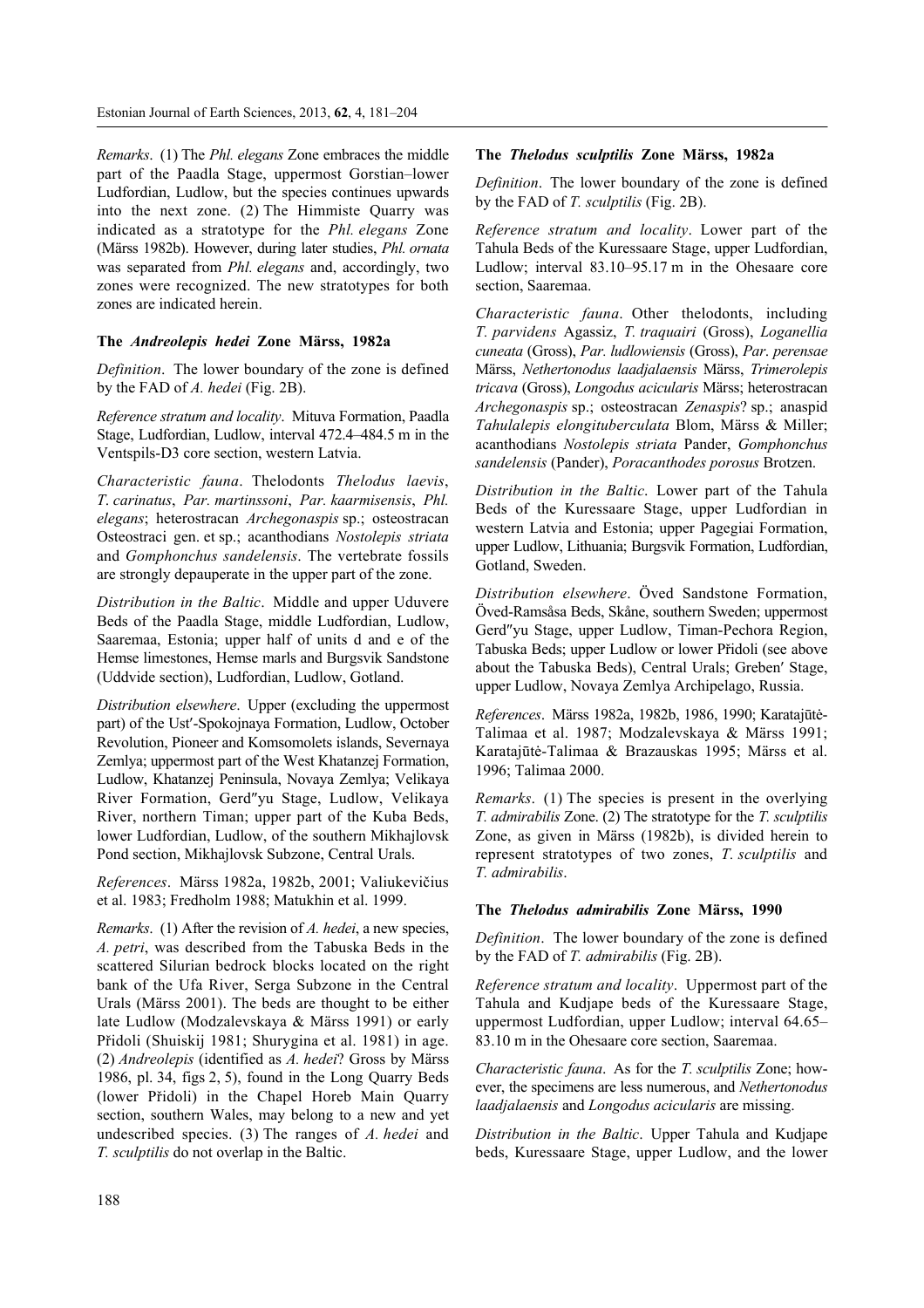ƒigu Beds, Kaugatuma Stage, lower Přidoli, Latvia and Estonia; upper Pagegiai Formation, upper Ludlow, Central Lithuania.

*Distribution elsewhere.* Öved Sandstone Formation, Öved RamsÂsa Group, lower Přidoli, SkÂne, southern Sweden.

*References*. M‰rss 1982a, 1982b, 1990; Karatajūtė-Talimaa & Brazauskas 1995; Vergoossen 1999; Talimaa 2000; Märss & Miller 2004.

*Remarks*. (1) The *T. admirabilis* Zone was originally established as a regional zone (Märss 1990; Märss  $\&$ Miller 2004). Its geographically rather wide distribution and usefulness in correlations allow it to be included in the generalized scheme. (2) The *Poracanthodes porosus* Zone described in the deeper shelf deposits and used in a parallel zonation for the upper Ludlow-lower Přidoli interval (Märss 1997) corresponds to the *T. sculptilis*, *T. admirabilis* and *N. gracilis* zones in shallow shelf deposits.

### **The** *Nostolepis gracilis* **Zone M‰rss, 1982a**

*Definition*. Corresponds to the interval between the level at which *N. gracilis* Gross begins to dominate the vertebrate fauna below and the domination of *Poracanthodes punctatus* with definite characteristic features (*sensu* Märss 1986, pl. 32, fig. 1) above (Fig. 2B).

*Reference stratum and locality*. Upper Äigu and Lõo beds (excluding the uppermost part) of the Kaugatuma Stage, Přidoli, interval 55.6–94.8 m in the Sõrve-514 drill core, Saaremaa.

*Characteristic fauna*. Abundant *N. gracilis* scales with rare scales of *T. parvidens*, *T. traquairi*, *L. cuneata*, *Trimerolepis tricava* and fragments of *Tolypelepis undulata*, *G. sandelensis*, *Por. porosus* and *Lophosteus connexus*.

*Distribution in the Baltic.* Upper Äigu and Lõo beds (excluding the uppermost part) of the Kaugatuma Stage, Přidoli, Estonia and Latvia; most of the Kaugatuma Stage (excluding the lower part), Kaliningrad District; upper Minija and lower Jūra formations, Lithuania.

*Distribution elsewhere*. Middle Downton (Holdgate Group), Welsh Borderland, southern Britain.

*References*. Turner 1973; M‰rss 1982a, 1982b, 1997; Valiukevičius 2005, 2006.

*Remarks*. In his summarized biozonal chart, Valiukevičius (2006, fig.1) gave a slightly different succession of Lithuanian acanthodians than was presented in Valiukevičius (2005, figs 7, 8) with *N. gracilis* appearing in the upper Ludfordian. In our opinion, the scales in the lower Kaugatuma Stage and older beds in the northern

Baltic differ from the characteristic *N. gracilis* because they have fewer ridges on the crown and are smaller.

### **The** *Poracanthodes punctatus* **Zone M‰rss, 1982a**

*Definition*. Corresponds to the interval starting at the level where *Por. punctatus* obtains the definite characteristic features (*sensu* Märss 1986, pl. 32, fig. 1) below and the FAD of *Trimerolepis timanica* (Fig. 2B) above.

*Reference stratum and locality*. Uppermost Kaugatuma Stage and most of the Ohesaare Stage, interval 276.2– 325.2 m in the Ventspils-D3 drill core, Latvia.

*Characteristic fauna*. Very rich vertebrate fauna including many taxa characteristic of the Kuressaare Stage, such as *T. parvidens*, *T. traquairi*, *L. cuneata*, *Tr. tricava*, *N. striata* and *G. sandelensis*, as well as those of the Ohesaare (uppermost Silurian) and Tilže (Lower Devonian) stages, (*Goniporus alatus* (Gross), *Tolypelepis undulata* Pander, *Oniscolepis dentata* Pander, *Gomphonchus hoppei* Gross, *Lophosteus superbus* Pander, *Tylodus deltoides* Rohon).

*Distribution in the Baltic*. Uppermost Kaugatuma Stage and most of the Ohesaare Stage, Estonia, Latvia, Lithuania and the Kaliningrad District.

*Distribution elsewhere*. Barlow Inlet Formation, Přidoli, Read Bay southern section, Cornwallis Island, Arctic Canada.

*References*. M‰rss 1982a, 1982b, 1986, 1997; M‰rss et al. 1998a; Valiukevičius 2005, 2006.

*Remarks*. According to Valiukevičius (2006), *Por. punctatus* appears in the Minija Formation in the Kaugatuma Regional Stage in Lithuania. This level is slightly lower than the level of appearance in the northern East Baltic but is also lower than indicated in the generalized zonal scheme. We treat *Por. punctatus* in the same manner as in Märss  $(1986, p1. 32, fig. 1)$ , with very fine pores only on the crown.

# **The** *Trimerolepis timanica* **Zone (=** *Katoporodus timanicus***) Karatajūtė-Talimaa, 1978**

*Definition*. The lower boundary of the zone is defined by the FAD of *Tr. timanica* (Fig. 2B).

*Reference stratum and locality*. Uppermost Ohesaare Stage, Přidoli; interval  $269.5-276.2$  m in the Ventspils-D3 drill core, Latvia.

*Characteristic fauna*. Thelodonts *L. cuneata*, *Goniporus alatus*, heterostracans *Tol. undulata*, *Oniscolepis dentata*, acanthodians *N. striata*, *N. alta* M‰rss, *Gomphonchus sandelensis*, *Por. punctatus*.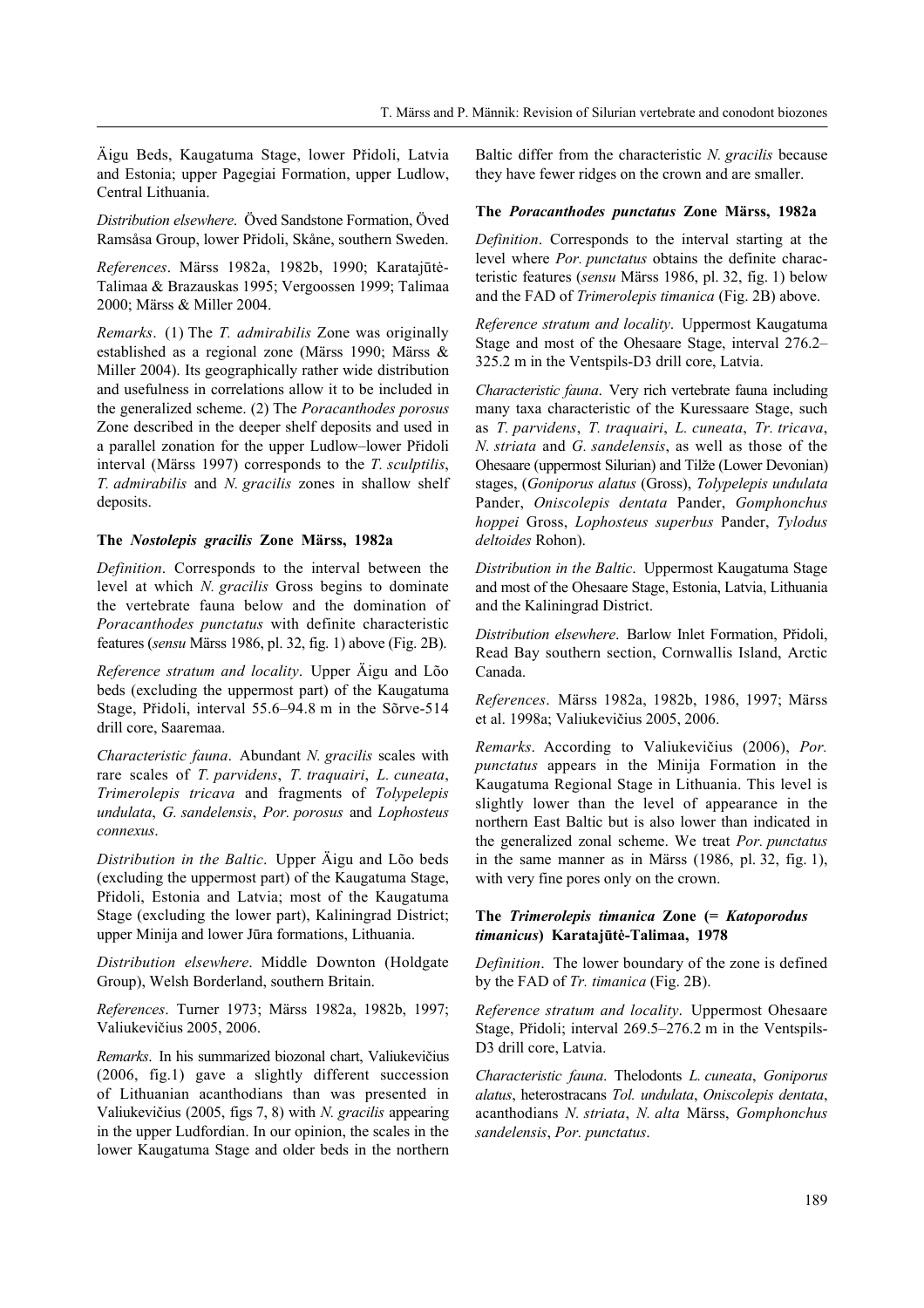*Distribution in the Baltic*. Uppermost Ohesaare Stage, Latvia (*Tr. timanica*) and Lithuania (*Tr. lithuanica*); in Estonia, the sedimentary rocks of this age are missing.

*Distribution elsewhere*. Uppermost Přidoli in the Timan-Pechora region, NW Russia (with both *Tr. timanica* and *Tr. lithuanica* present); Ledbury Formation, Welsh Borderland, southern Britain (*Tr.* cf. *timanica*, see remarks below).

*References*. Karatajūtė-Talimaa 1978; M‰rss 1982a, 1982b, 1986; Turner 1984; Karatajūtė-Talimaa & Brazauskas 1995; Talimaa 2000; Märss & Miller 2004.

*Remarks*. (1) Karatajūtė-Talimaa (1978) first identified the *Katoporus lithuanicus*/*K. timanicus* assemblage that occurs in the uppermost Downtonian (= Přidoli) strata in the European biogeographical province. Talimaa (2000, table 7) described the *Par. kummerowi* Zone below the combined *Tr. Timanica–Tr. lithuanica* Zone. (2) In the Welsh Borderland, the uppermost Přidoli is characterized by the occurrence of *Par. tarranti*, which is followed upwards by *Par. kummerowi*. The scales of *Tr. timanica* recognized in this region were later re-identified as *Tr.* cf. *timanica* (Märss & Miller 2004). In the Anglo-Welsh region, *Tr.* cf. *timanica* occurs in the interval from the Ledbury Formation below up to the St Maughan's Group? strata above (uppermost Přidoli to middle Lochkovian) (Turner 1984; Märss & Miller 2004).

# **The** *Turinia pagei* **Zone Gross, 1967**

The lower boundary of this zone, as well as the lower Devonian, is marked by the FAD of the thelodont *Turinia pagei* (Turner 1973, 1984; Karatajūtė-Talimaa 1978; Märss 1986, 1997; Talimaa 2000; Märss & Miller 2004).

# **CONODONT ZONATION**

The conodont zonation (with ranges of index species) used in this paper is shown in Fig. 3. The Llandovery-Wenlock part of the zonation is discussed in Männik (2007b). The zonation in the Ludlow interval (excluding the uppermost Ludfordian) corresponds to that in Cramer et al.  $(2011)$ , and the uppermost Ludfordian–Přidoli zonation comes from Viira (1999). Because all major revisions of the Silurian conodont zonation have been published previously, only brief comments on the distribution of some key taxa and/or faunas are provided below (Figs 4, 5).

In general, the Rhuddanian is characterized by longranging simple cone conodonts (e.g. *Panderodus* and *Walliserodus*). Rich fauna, including several new lineages, appears in the uppermost Rhuddanian and is more characteristic of the Aeronian. The possibility of establishing a universal (global) zonation for the Rhuddanian– Aeronian strata has been discussed, e.g., in Nowlan (1995), M‰nnik (2001), Cramer et al. (2011). Two lineages, *Aspelundia*? and *Distomodus*, appear to have the highest potential for such zonation. However, *Distomodus* is very rare in many regions and occurs sporadically in strata older than the Telychian. Instead, *Aspelundia*? appears to be more common in the Rhuddanian–Aeronian sections in the East Baltic region as well as in other regions (see below). In the northern Baltic, *Aspelundia*? appears in the lowermost Raikküla Stage in the *Coronograptus cyphus* GZ (Loydell et al. 2003, 2010). In the sections on Canadian Arctic islands, *Aspelundia*? appears in the Allen Bay Formation (Uyeno 1990) and in the Mackenzie Mountains in Member 1W of the Whittaker Formation (Over & Chatterton 1987). The level of the FAD of *Pranognathus tenuis* (Aldridge) is more problematic, but it most likely does not lie below the lower boundary of the Aeronian (Aldridge 1972). This conclusion agrees with the data from Estonia, where *P. tenuis* has been found in the Jõgeva Beds (Põltsamaa and Heimtali core sections) and in the topmost Kolka Beds (Ikla core section) (Nestor et al. 2003).

A revised conodont zonation with six zones, which is based on the evolution of *Pterospathodus*, has been proposed for the Telychian (Männik 2007a; Fig. 3). For ecological reasons, the *Pterospathodus*-based zonation cannot be applied in some regions (e.g., the Timannorthern Ural region and Severnaya Zemlya). Still, several general faunal characteristics (e.g., high frequences of specimens, a large number of taxa, occurrence of *Apsidognathus* together with other taxa) allow the Telychian strata to be recognized without major problems even in these regions. *Apsidognathus* proved to be particularly useful because it has a worldwide distribution, and its elements are morphologically very distinct. Because the *Apsidognathus* lineage appears in the lower Telychian (in the *Pterospathodus eopennatus* ssp. n. 1 Zone of Männik 2007a) and becomes extinct at Datum 2 of the Ireviken Event (corresponding to the Llandovery-Wenlock boundary in its type section at Leasows; Aldridge et al. 1993; Jeppsson 1997), *Apsidognathus* can be used as the most universal indicator for the Telychian. On Severnaya Zemlya and in the Timan-northern Ural region, the strata corresponding to the interval from the *Pt. eopennatus* ssp. n. 1 Zone to Datum 2 of the Ireviken Event can be recognized by the occurrence of *Apsidognathus* and are identified in the conodont sequence as the 'Apsidognathusinterval' (Fig. 5A, B). In both regions, the uppermost Telychian and Sheinwoodian strata are evidently missing (Männik & Martma 2000; Männik et al. 2000; Männik 2002).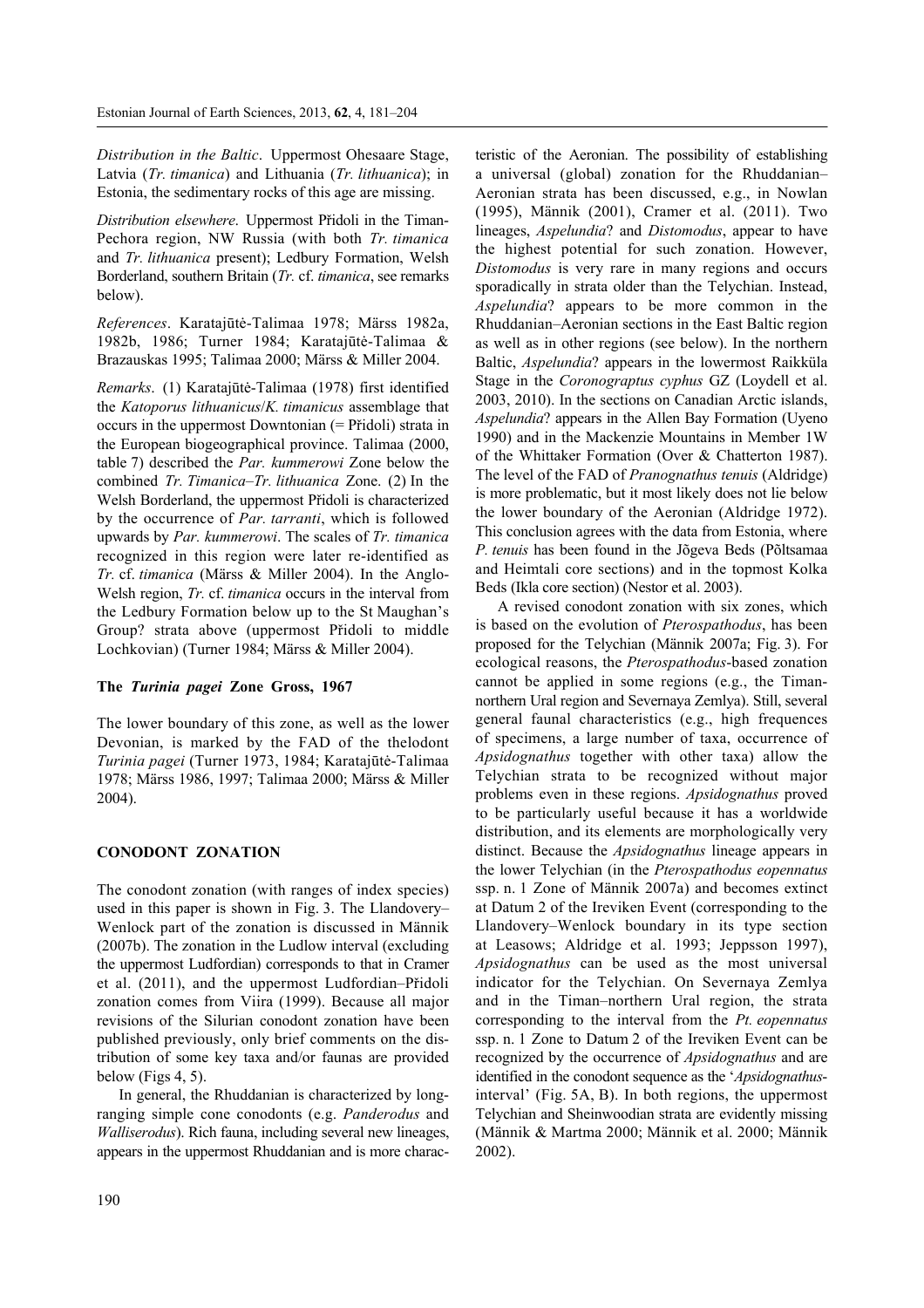| <b>Series</b>     | Stage                       | Formation<br>Member<br>/Beds<br>Regional<br>stage | Super-<br>zone               | Subzone<br>Zone                                                                                                                                                                                 | Selected conodont ranges                                                                                                                                                                                                              |
|-------------------|-----------------------------|---------------------------------------------------|------------------------------|-------------------------------------------------------------------------------------------------------------------------------------------------------------------------------------------------|---------------------------------------------------------------------------------------------------------------------------------------------------------------------------------------------------------------------------------------|
|                   |                             | $\perp$<br>Ohesaare                               |                              | Oul. elegans<br>detorta<br>Oz. r.                                                                                                                                                               |                                                                                                                                                                                                                                       |
| PRIDOLI           |                             |                                                   |                              | remscheidensis<br>Oz. r. canadensis                                                                                                                                                             |                                                                                                                                                                                                                                       |
|                   |                             | Kaugatuma                                         | remscheidensis<br>Ozarkodina | Oz. r.<br>eosteinhornensis                                                                                                                                                                      | iser                                                                                                                                                                                                                                  |
|                   |                             | Kuressaare                                        |                              | Oz. r. baccata-<br>Oz. sn. parasnajdri                                                                                                                                                          | oz. r. remscheidensis (Ziegler)<br>  Oulodus elegans detorta (Jeppsson)<br>Oz. r. canadensis (Wall                                                                                                                                    |
|                   | Ludfordian                  |                                                   |                              | Oz. crispa                                                                                                                                                                                      | : eosteinhornensis (Walliser                                                                                                                                                                                                          |
| <b>LUDLOW</b>     |                             |                                                   |                              | Oz. snajdri                                                                                                                                                                                     | parasnajdri Viira & Aldridge                                                                                                                                                                                                          |
|                   |                             | Paadla                                            |                              | Pol. siluricus                                                                                                                                                                                  | Oz. crispa (Walliser                                                                                                                                                                                                                  |
|                   |                             |                                                   |                              | Anc. ploeckensis                                                                                                                                                                                |                                                                                                                                                                                                                                       |
|                   |                             |                                                   |                              | K. v. variabilis                                                                                                                                                                                | Oz. snajdri s.l. (Walliser<br>Mehl                                                                                                                                                                                                    |
|                   | Gorst                       |                                                   |                              | K. crassa                                                                                                                                                                                       |                                                                                                                                                                                                                                       |
|                   |                             | Sn<br>Vs                                          | Kockelella                   | Ct. murchisoni                                                                                                                                                                                  | ò                                                                                                                                                                                                                                     |
|                   |                             | Rootsiküla Kn                                     | o. absidata                  | K. o. absidata                                                                                                                                                                                  | ST.                                                                                                                                                                                                                                   |
|                   | Homerian                    | ٧t                                                |                              | Ozarkodina                                                                                                                                                                                      | remscheidensis baccata Miller & Aldridge<br>Ancoradella ploeckensis Walliser<br>Polygnathoides siluncus Branson &<br>Ctenognathodus murchisoni (Pander)<br>ÒŻ.                                                                        |
|                   |                             |                                                   |                              | bohemica longa                                                                                                                                                                                  | K: variabilis Walliser                                                                                                                                                                                                                |
|                   |                             |                                                   | Kockelella                   | Oz. s. sagitta<br>K. o. ortus                                                                                                                                                                   |                                                                                                                                                                                                                                       |
|                   |                             |                                                   | ortus ortus                  | post-K. walliseri                                                                                                                                                                               | $\overline{C}$<br>Rexroad)                                                                                                                                                                                                            |
|                   |                             | Тg                                                |                              | K: crassa (Walliser)<br>Oz. confluens densidentata Viira<br>K. o. absidata Barrick & Klapper<br>Oz. bohemica longa Jeppsson<br>Pseudooneotodus linguicomis Jeppsson<br>interregnum<br>uppermost |                                                                                                                                                                                                                                       |
| <b>WENLOCK</b>    |                             | Jaagarahu<br>M<br>V<br>N<br>Ms                    | Upper                        | K. walliseri range                                                                                                                                                                              | య                                                                                                                                                                                                                                     |
|                   |                             |                                                   | Kockelella                   | K. patula                                                                                                                                                                                       |                                                                                                                                                                                                                                       |
|                   |                             |                                                   | walliseri                    | Middle<br>K. walliseri                                                                                                                                                                          |                                                                                                                                                                                                                                       |
|                   |                             |                                                   | Oz. sagitta                  | Lower<br>K. walliseri                                                                                                                                                                           | staurognathoides (Walliser)<br>K ortus ortus (Walliser<br>Oz. s. sagitta (Vlalliser)<br>Ozarkodina polincilnata polincilnata (Nicoll<br>Pt a amorphognathoides Walliser<br>patula Walliser                                            |
|                   |                             |                                                   | rhenana                      | Oz. s. rhenana                                                                                                                                                                                  |                                                                                                                                                                                                                                       |
|                   | Sheinwoodian                |                                                   | Kockelella                   | Upper                                                                                                                                                                                           | walliseri (Helfrich)                                                                                                                                                                                                                  |
|                   |                             |                                                   | ranuliformis                 | K. ranuliformis<br>Lower<br>K. ranuliformis                                                                                                                                                     | Apsidognathus spp                                                                                                                                                                                                                     |
|                   |                             |                                                   |                              | Upper                                                                                                                                                                                           | (Walliser)                                                                                                                                                                                                                            |
|                   |                             | Jaani                                             | Pt. pennatus                 | Pt. p. procerus                                                                                                                                                                                 |                                                                                                                                                                                                                                       |
|                   |                             |                                                   | procerus                     | Lower<br>Pt. p. procerus                                                                                                                                                                        |                                                                                                                                                                                                                                       |
|                   |                             |                                                   |                              | Upper<br>Ps. bicornis                                                                                                                                                                           | Nudibelodina sensitiva Jeppssor<br>sagitta rhenana (Wall<br>? fluegeli ssp. n.<br>Kockelella<br>fluegeli fluegeli                                                                                                                     |
|                   |                             |                                                   | Ps. bicomis                  | Lower<br>Ps. bicornis                                                                                                                                                                           | t Männik<br>ð.                                                                                                                                                                                                                        |
|                   |                             |                                                   |                              | u                                                                                                                                                                                               | Pt.iamorphognathoides angulatus (Mallisei)<br>—— Pt. a. lénnarti Männik<br>←— Pt. a. lithuanicus Brazauskas<br>2 Männik<br>cellon (Walliser)<br>Asp.<br>p?<br>$\epsilon$                                                              |
|                   |                             | TП                                                |                              | Pterospathodus<br>a. amorph.                                                                                                                                                                    | ৯<br>২১<br>$\mathbf{I}$                                                                                                                                                                                                               |
|                   |                             |                                                   |                              |                                                                                                                                                                                                 |                                                                                                                                                                                                                                       |
|                   |                             |                                                   |                              | Pt. a. lithuanicus                                                                                                                                                                              |                                                                                                                                                                                                                                       |
|                   |                             |                                                   | Pt. celloni                  | Pt. a. lennarti                                                                                                                                                                                 |                                                                                                                                                                                                                                       |
|                   | Telychian                   | Adavere <sub>VL</sub>                             |                              | Pterospathodus                                                                                                                                                                                  |                                                                                                                                                                                                                                       |
|                   |                             |                                                   |                              | a. angulatus                                                                                                                                                                                    |                                                                                                                                                                                                                                       |
| <b>LLANDOVERY</b> |                             |                                                   |                              | Pterospathodus                                                                                                                                                                                  | Transmission of the Aultralian Sep 1<br>Aulacogriativus kuemi Mostler<br>Aulacogriativus kuemi 2<br>Latin Poperinativs ssp. n. 2<br>nderodus panderi ssp. n. r. deppsson<br>permatus procerus (Walliser)<br>Pterospathodus eopennatus |
|                   |                             |                                                   | Pt. eopennatus               | eopennatus<br>ssp. n. 2                                                                                                                                                                         |                                                                                                                                                                                                                                       |
|                   |                             |                                                   |                              |                                                                                                                                                                                                 | Panderodus<br>Pt. pematus                                                                                                                                                                                                             |
|                   |                             | $\overline{\mathsf{R}}$                           |                              | Pt. eopennatus<br>ssp. n. 1<br>D. stauro-                                                                                                                                                       |                                                                                                                                                                                                                                       |
|                   |                             |                                                   |                              | gnathoides                                                                                                                                                                                      |                                                                                                                                                                                                                                       |
|                   | Aeron                       | Raikküla                                          | Aspelundia?                  | Asp.? fluegeli                                                                                                                                                                                  |                                                                                                                                                                                                                                       |
|                   |                             | RK                                                |                              | Asp.? expansa                                                                                                                                                                                   |                                                                                                                                                                                                                                       |
|                   | $\overline{\tilde{\kappa}}$ | TМ<br>Juuru<br>VR.                                |                              | D. kentuckyensis                                                                                                                                                                                |                                                                                                                                                                                                                                       |

**Fig. 3.** Ranges of selected conodont taxa. Only the known total ranges of the taxa are indicated; u, upper subzone; l, lower subzone. For abbreviations of northern East Baltic stratigraphical units and names of taxa see p. 182.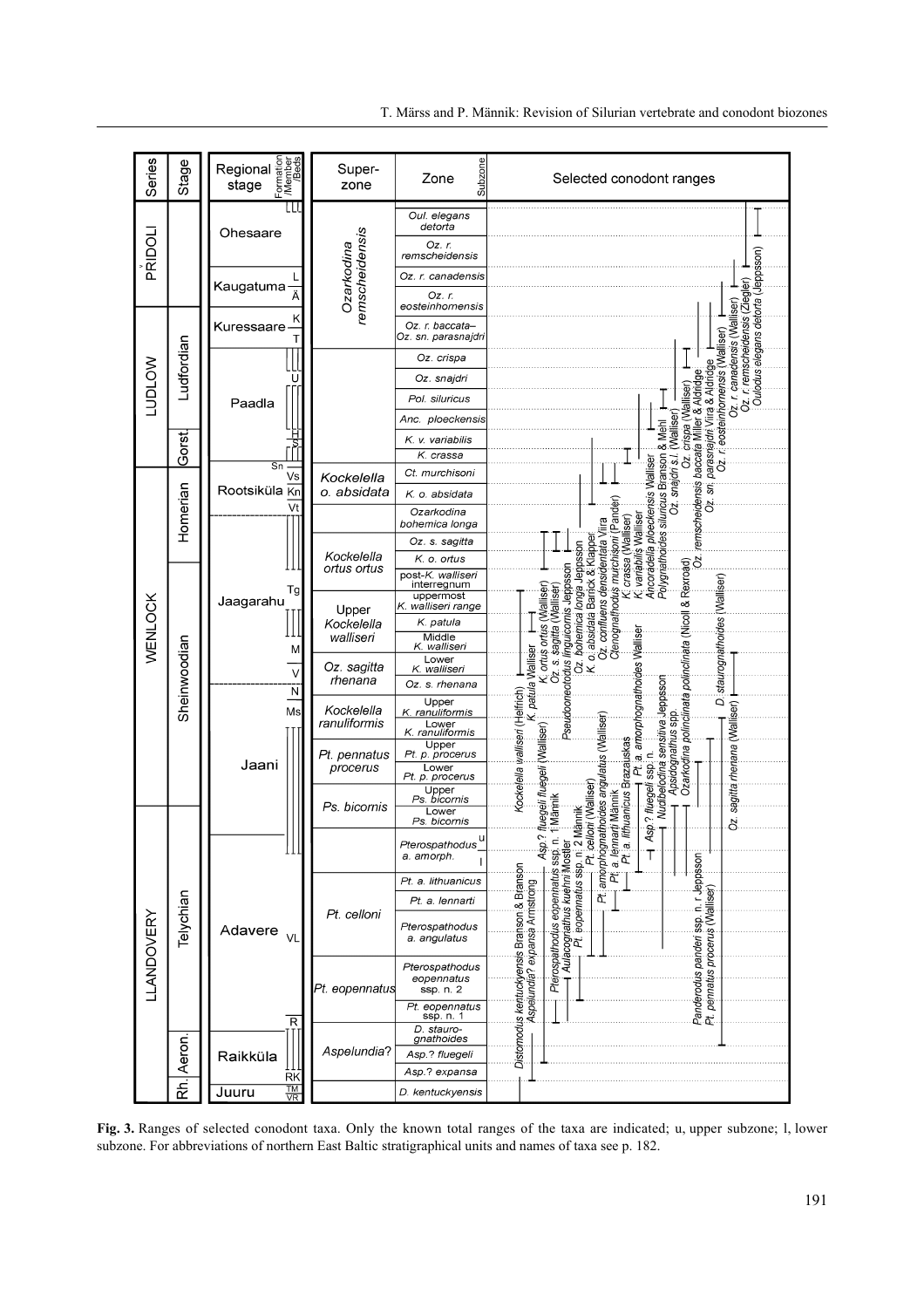

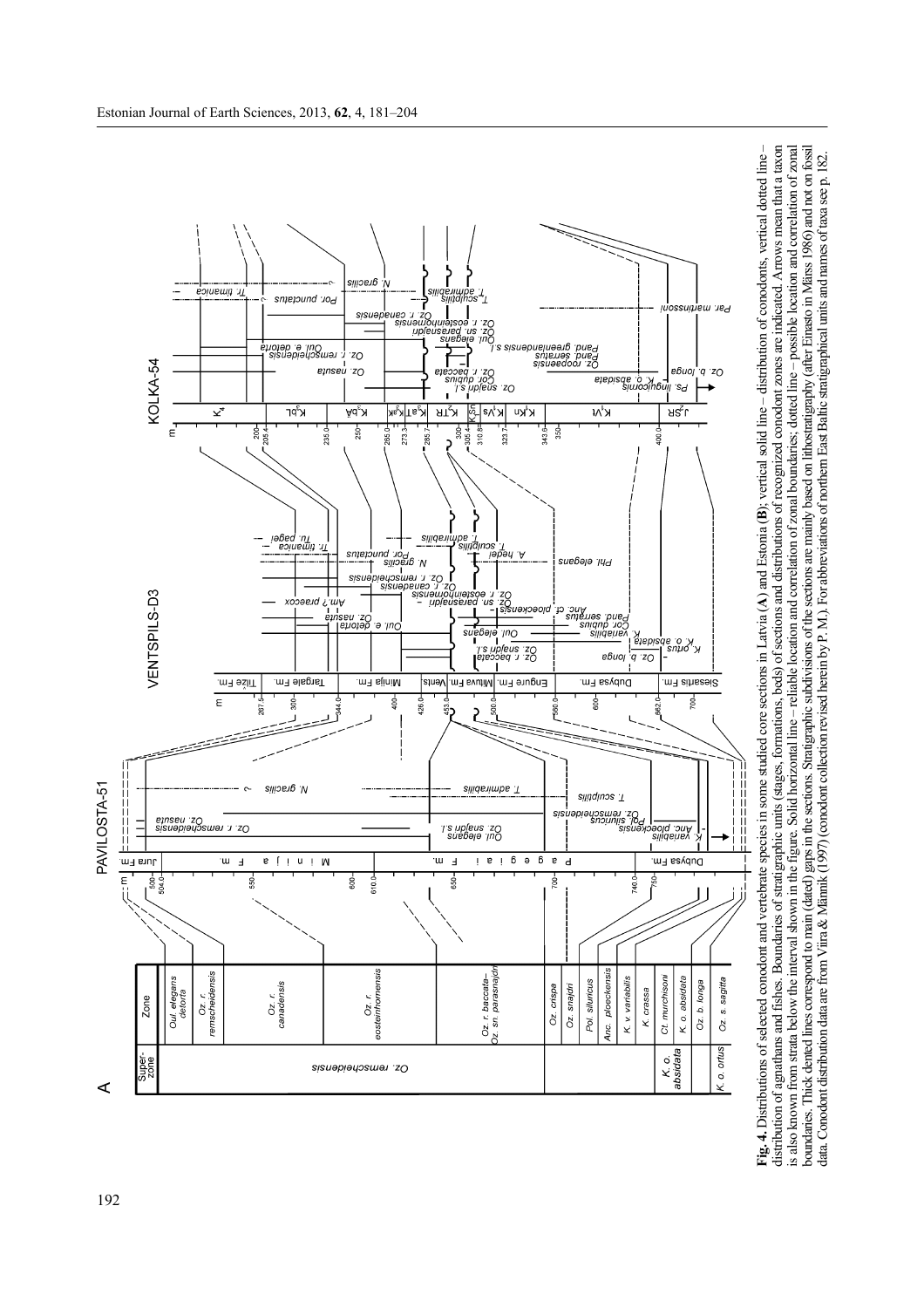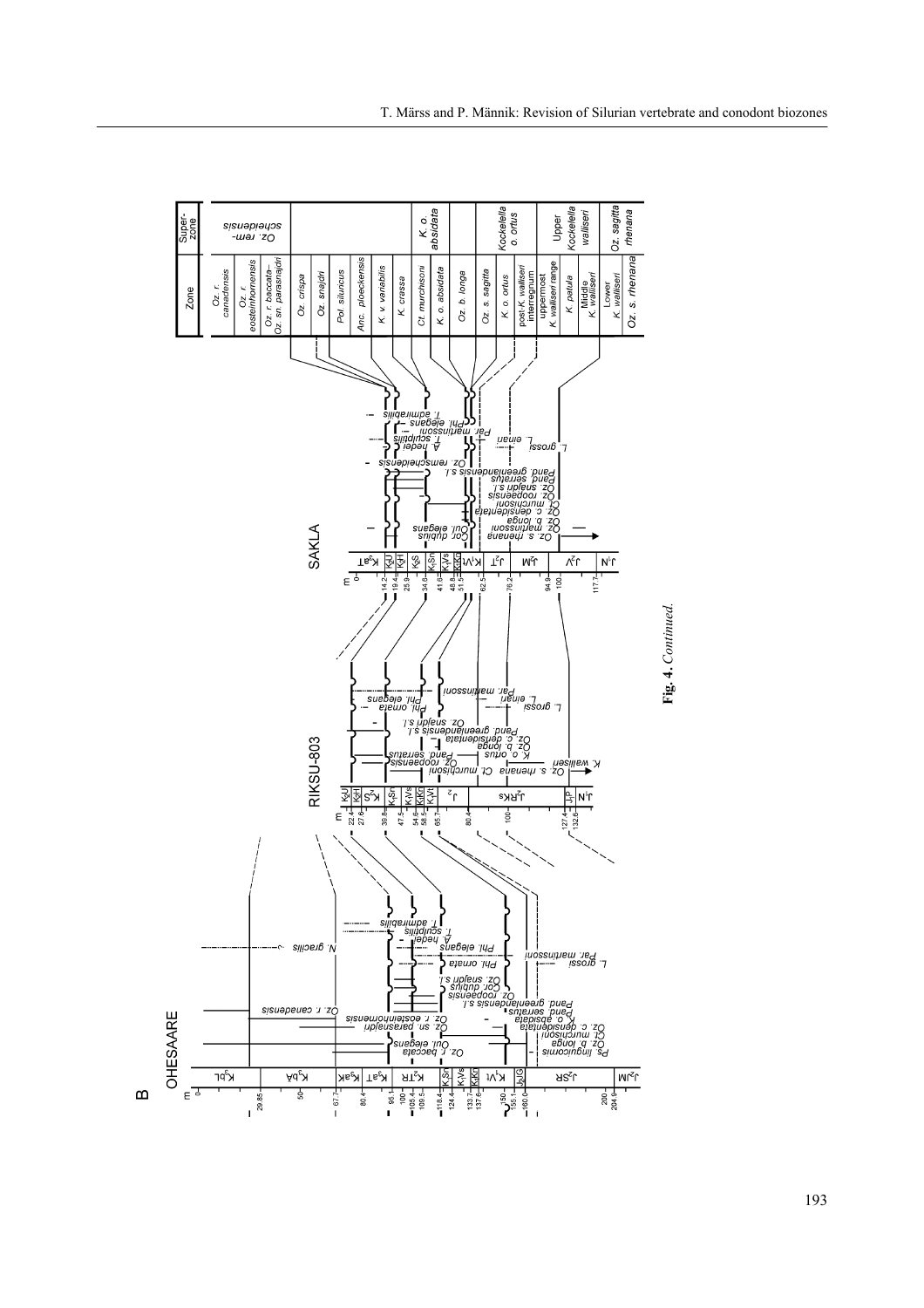| A                 |                   |                            |                                                             |                                                   |                                                           |                                                        |                                                                           |                                   |  |  |  |
|-------------------|-------------------|----------------------------|-------------------------------------------------------------|---------------------------------------------------|-----------------------------------------------------------|--------------------------------------------------------|---------------------------------------------------------------------------|-----------------------------------|--|--|--|
|                   |                   |                            | BRITISH ISLES (Turner 2000, Märss & Miller 2004, modif.)    |                                                   |                                                           | <b>BALTIC</b>                                          |                                                                           |                                   |  |  |  |
| SYSTEM            | SERIES            | STAGE                      | LITHOSTRATIGRAPHYCHARACTERISTIC<br>Ludlow + Wenlock<br>area | <b>CONODONTS</b><br>(ZONES/TAXA)                  | <b>CHARACTERISTIC</b><br><b>VERTEBRATES</b>               | <b>REGIONAL</b><br><b>STAGES</b><br>Nestor 1997 modif. | CONODONT<br><b>ZONES</b>                                                  | <b>VERTEBRATE</b><br><b>ZONES</b> |  |  |  |
|                   |                   |                            | Ledbury Fm.                                                 | no in-situ                                        | Par. kummerowi<br>Por. porosus<br>Par. tarranti           | OHESAARE                                               | Oul. e. detorta<br>Oz. r. remscheidensis                                  | Tr. timanica<br>Por. punctatus    |  |  |  |
|                   | <b>PRIDOL</b>     |                            | Temeside Shale Fm.                                          | conodont<br>faunas                                |                                                           | <b>KAUGATUMA</b>                                       | remscheidensis<br>Oz. r. canadensis                                       | N. gracilis                       |  |  |  |
|                   |                   |                            | Downton Castle Ss.<br>Ludlow Bone Bed Mb.                   | Oz. hemensis                                      | Par. <i>Iudiowiensis</i><br>Nethertonodus                 | Ä                                                      | Oz. r. eosteinhornensis                                                   | porosus<br>T. admirabilis         |  |  |  |
|                   |                   | LUDFORDIAN<br><b>GORST</b> | <b>Whitcliffe Group</b>                                     | Oz. r. baccata                                    | T. parvidens<br>assemblage                                | ĸ<br><b>KURESSAARE</b>                                 | ð.<br>Oz. r. baccata-<br>Oz. s. parasnajdri<br>Oz. crispa                 | Por.<br>T. sculptilis             |  |  |  |
| $\mathbf{z}$<br>⋖ | <b>LUDLOW</b>     |                            | Leintwardine<br>Group                                       |                                                   | Phl. elegans<br>Par. kaarmisensis 6<br>Par. martinssoni 5 | <b>PAADLA</b>                                          | Oz. s. snajdri<br>Pol. siluricus                                          | A. hedei                          |  |  |  |
|                   |                   |                            | <b>Bringewood Group</b>                                     | Pol. siluricus                                    |                                                           |                                                        | A. ploeckensis<br>K. variabilis                                           | Phl. elegans<br>Phl. ornata       |  |  |  |
|                   |                   |                            | <b>Elton Group</b>                                          |                                                   |                                                           |                                                        | Oz. crassa                                                                |                                   |  |  |  |
| œ<br>⊃<br>┙       |                   |                            | Much Wenlock Lst.                                           | Oz. bohemica                                      |                                                           | Vs<br>Kn<br><b>ROOTSIKÜLA</b>                          | Ct. murch.<br>K. o. absid.<br>$K$ o. absid.                               | Par. martinssoni                  |  |  |  |
|                   |                   | HOMERIAN                   | Coalbrookdale<br>Fm.<br>Buildwas Fm.                        |                                                   |                                                           | JAAGARAHU<br>Tq                                        | Oz. b. longa<br>Oz. s. sagitta<br>K. o. ortus<br>K. o. ortus<br>∓*        | L. einari                         |  |  |  |
|                   | <b>WENLOCK</b>    | SHEINWOODIAN               |                                                             |                                                   | Thelodus sp.                                              | м                                                      | ÷<br>$\parallel$ T $\parallel$ U. K. wall.<br>K. patula<br>M. K. wall.    | L. grossi                         |  |  |  |
| w                 |                   |                            |                                                             |                                                   |                                                           | N<br>Msl                                               | L. $K.$ wall.<br>Oz. s. rhen.<br>Oz. s. rhen.<br>Upper<br>K. ranuliformis |                                   |  |  |  |
|                   |                   |                            |                                                             | K. ranuliformis<br>Upper<br>Pt. p. proc.<br>Lower | L. avonia                                                 | <b>JAANI</b>                                           | Lower<br>Upper<br>Pt. p. procerus<br>Lower                                |                                   |  |  |  |
|                   |                   |                            | <b>Purple Shale</b><br>Fm.                                  | Upper<br>Ps. bicornis<br>Lower                    | L. aff. sulcata<br>4                                      |                                                        | Upper<br>Ps. bicornis<br>Lower<br>Upper                                   |                                   |  |  |  |
|                   |                   |                            |                                                             | Pt. a. amorph.                                    | 3<br>L. scotica                                           |                                                        | Pt. a. amorph.<br>Lower<br>Pt. a. lithuanicus                             |                                   |  |  |  |
|                   |                   | <b>TELYCHIAN</b>           |                                                             | Pt. celloni                                       |                                                           | v<br><b>ADAVERE</b>                                    | celloni<br>Pt. a. lennarti<br>ď<br>Pt. a. angulatus                       | Apsidognathus-interval            |  |  |  |
|                   | <b>LLANDOVERY</b> |                            |                                                             | Pt. eopennatus                                    | L. aldridgei                                              |                                                        | ssp. n. 2<br>Pt. eopenn.<br>ssp. n. 1                                     |                                   |  |  |  |
|                   |                   | AER.                       | Pentamerus                                                  | D. staurognathoides<br>I. deflecta                | 2<br>1                                                    | RAIKKÜLA                                               | D. staurog.<br>Asp.?<br>Asp.? fluegeli                                    |                                   |  |  |  |

**Fig. 5.** Correlation of Silurian successions on the British Isles and in the Baltic region (**A**) and in Severnaya Zemlya, Arctic Canada and the Mackenzie Mountains (Canada) (**B**) based on the recognized biozones and characteristic faunas. An asterisk (\*) indicates the *Ozarkodina sagitta rhenana* CZ; two asterisks (\*\*) indicate the Lower *Kockelella walliseri* CZ; P indicates the level of appearance of conodont *Pranognathus tenuis*; K indicates the level with *Paralogania kaarmisensis*; N indicates the level with *Nethertonodus* in Estonia. 1, Venusbank Formation; 2, Minsterley Formation; 3, Wych Formation; 4, Kilbride Formation (Ireland); 5, Ludlow Shale; 6, Aymestrey Formation. A.B.F., Allen Bay Formation; Barl. Inl., Barlow Inlet Formation; Gol., Golomyannyj Formation; Sam., Samojlovich Formation; Vod., Vodopad Formation; L., Lower; M., Middle; U., Upper. For abbreviations of northern East Baltic stratigraphical units and names of taxa see p. 182.

**JUURU** 

A detailed conodont zonation has been worked out for the uppermost Llandovery and Wenlock, and its applicability to different regions has been discussed (Jeppsson 1997; Calner & Jeppsson 2003). Most of these zones can be recognized in the East Baltic (Männik 2007b; Loydell et al. 2010). Seventeen zones were defined in the interval from the uppermost Telychian (Lower *Pseudooneotodus bicornis* Zone) to the topmost Homerian (*Ctenognathodus murchisoni* Zone). The lower six zones (Lower *Ps. bicornis* Zone to the Upper *Kockelella* 

 $\overline{?}$ 

*ranuliformis* Zone; Fig. 3) and their boundaries can easily be identified in the northern East Baltic. *Ozarkodina sagitta rhenana* is also quite common. *Kockelella walliseri*  is less common, most likely due to the small size of samples from the core sections. The *Oz. bohemica longa* Zone corresponds to the upper Wenlock (middle Homerian) interval (Calner & Jeppsson 2003). *Ozarkodina b. longa* is widespread, and most reports of *Oz. bohemica* and *Oz. b. bohemica* are based on this subspecies.

⊐⊾

Asp.? expansa

D. kentuckyensis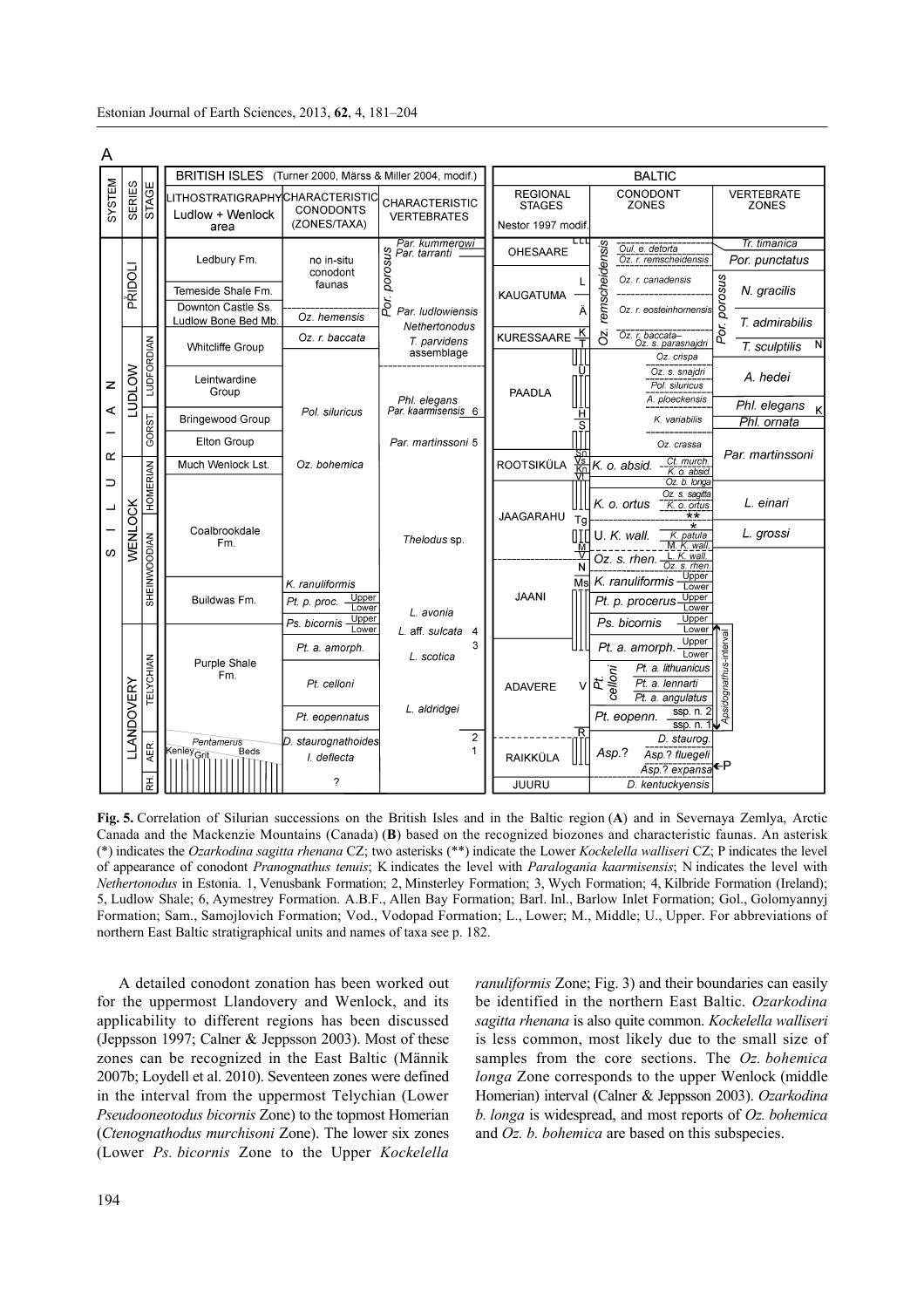| D                       |                                                                                                      |                                                         |                                                                                          |                                    |                              |                                               |                      |                                                                      |                                                                                    |                  |                        |
|-------------------------|------------------------------------------------------------------------------------------------------|---------------------------------------------------------|------------------------------------------------------------------------------------------|------------------------------------|------------------------------|-----------------------------------------------|----------------------|----------------------------------------------------------------------|------------------------------------------------------------------------------------|------------------|------------------------|
|                         | SEVERNAYA ZEMLYA                                                                                     |                                                         | <b>ARCTIC CANADA</b>                                                                     |                                    |                              | <b>MACKENZIE</b>                              |                      | <b>MOUNTAINS</b>                                                     |                                                                                    |                  |                        |
|                         | VERTEBRATES<br>Märss 1982a, Märss &<br>Karatajūtė-Talimaa 2002<br>Karatajūtė-Talimaa<br>& Märss 2002 | CONODONTS<br>Männik 1999;<br>Männik et al. 2009         | <b>VERTEBRATES</b><br>Märss et al. 1998a, 2006 Märss et al. 1998a<br>and new data herein | <b>CONODONTS</b><br>Uveno 1990:    |                              | <b>VERTEBRATES</b><br>Soehn et al. 2000, 2001 |                      | <b>CONODONTS</b><br>Over & Chatterton<br>1987<br>and new data herein | <b>GENERALIZED</b><br><b>VERTEBRATE</b><br><b>ZONATION</b>                         |                  | <b>STAGE</b><br>SERIES |
| Krasnaya Bukhta         | Por. porosus                                                                                         |                                                         | Ξ<br>Barl.<br>G. alatus<br>Por. punctatus<br>Por. ?porosus<br>Tr. tricava                | Oz.<br>remscheidensis              |                              |                                               |                      |                                                                      | Tr. timanica<br>Por. punctatus<br>porosus<br>N. gracilis<br>Por.<br>T. admirabilis |                  | PRIDOLI                |
|                         |                                                                                                      |                                                         |                                                                                          |                                    |                              |                                               |                      |                                                                      | T. sculptilis                                                                      |                  |                        |
| Ust'-Spokojnaya         | A. hedei                                                                                             |                                                         | c<br>$\circ$                                                                             | Pol. siluricus                     |                              |                                               |                      |                                                                      | A. hedei                                                                           | LUDFORDIAN       | <b>LUDLOW</b>          |
|                         | Par. kaarmis.<br>Phl. elegans                                                                        |                                                         | σ                                                                                        |                                    |                              |                                               |                      |                                                                      | Phl. elegans                                                                       |                  |                        |
|                         |                                                                                                      |                                                         | ε                                                                                        |                                    |                              |                                               |                      |                                                                      | Phl. ornata                                                                        | GORST.           |                        |
| Samojlovich             | Par. martinssoni                                                                                     |                                                         | Par. martinssoni<br>$\circ$<br>п.                                                        |                                    |                              | Par. martinssoni                              | 5D<br>$\overline{a}$ | Oz. bohemica                                                         | Par. martinssoni                                                                   | HOMERIAN         |                        |
|                         |                                                                                                      |                                                         | S<br>Q                                                                                   |                                    | ₽                            |                                               | di                   | K. o. ortus                                                          |                                                                                    |                  |                        |
|                         | L. grossi                                                                                            | K. cf. ortus<br>Oz. c. bucerus                          | O. adraini                                                                               |                                    |                              |                                               |                      |                                                                      | L. einari                                                                          |                  |                        |
|                         |                                                                                                      |                                                         | L. grossi                                                                                |                                    |                              | O. adraini                                    |                      | × <sub>ミ</sub><br>⊃ ≋ <i>K. patula</i>                               | O. adraini<br>L. grossi                                                            |                  |                        |
|                         |                                                                                                      |                                                         | $\overline{C}$<br>൨<br>Φ<br>Arch. bifurcata<br>$\Omega$<br>æ                             | K. ranuliformis<br>Pt. p. procerus | $\frac{\alpha}{\pi}$         | Arch, turbinata                               | ίĸ<br>dM             | Pt. p. procerus<br>Ps. bicornis                                      | Arch. bifurcatal<br>turbinata                                                      | SHEINWOODIAN     | <b>WENLOCK</b>         |
|                         |                                                                                                      |                                                         | --- L. sulcata<br>L. scotica<br>ပ                                                        | Pt. a. amorph.                     | $\gtrapprox$                 | L. cf. sulcata                                |                      | Pt. a. amorph.                                                       | L. scotica                                                                         |                  |                        |
| Srednij+Sam.            |                                                                                                      | Apsidognathus<br>interval<br>Pt. eopenn.                |                                                                                          | Pt. celloni<br>Pt. eopennatus      | ξ<br>Щ<br>Φ<br>×<br>$\sigma$ |                                               | $\gtrsim$<br>Мb      | Pt. celloni<br>Pt. eopennatus                                        | L. aldridgei                                                                       | <b>TELYCHIAN</b> | <b>LLANDOVERY</b>      |
| $\Xi^{\text{Vod}}$ Gol. | L. matura                                                                                            | S.<br>Pran. tenuis<br>Asp.? expansa<br>D. kentuckyensis | മി<br>₹                                                                                  | Aspelundia?<br>D. kentuckyensis    | ٠<br>≐<br>$\geq$             |                                               | 1W-2W<br>dp          | Aspelundia?<br>D. kentuckyensis                                      | V. crista                                                                          | AER.<br>玉        |                        |

**Fig. 5.** *Continued.*

As in the Late Wenlock, the distribution of conodont faunas in the northern East Baltic during the Ludlow was greatly affected by variable ecological conditions. Additionally, the correlation between the deep-water (northwestern Latvia; Fig. 4A) and shallow-water (Saaremaa; Fig. 4B) facies are complicated by a number of gaps in the outcrop area (e.g., Jeppsson et al. 1994; Kaljo et al. 1997). The *Kockelella variabilis*, *Ancoradella ploeckensis* and *Polygnathoides siluricus* zones in the Ludlow are only recognized in cores from western Latvia. *Kockelella variabilis* and *A. ploeckensis* have been found in the Ventspils-D3 and Pavilosta-51 core sections, while *Pol. siluricus* has only been found in the Pavilosta-51 core section (Fig. 4A). On Saaremaa, the intervals with the *A. ploeckensis* and *Pol. siluricus* zones most likely correspond to a gap between the Himmiste

B

and Uduvere beds (Fig. 5A). In Arctic Canada, the *Pol. siluricus* Zone was recognized in the Douro Formation on Devon Island and in the Cape Phillips Formation of Ellesmere Island (Uyeno 1990; Fig. 5B).

The *Oz. snajdri* Zone corresponds to the upper Paadla Stage in Estonia (= middle Ludfordian; Fig. 3). *Ozarkodina crispa* has also been reported from several sections (Viira & Aldridge 1998; Viira 1999). However, restudy of collections demonstrated that (1) the specimens identified as *Oz. crispa* in Estonia are morphologically different from those described and illustrated by Walliser (1964, pl. 21:  $7-13$ ) from Cellon and (2) *Oz. crispa*-type specimens are rare in samples, have sporadic distribution and always occur together with specimens of *Oz. snajdri*. Hence, it is possible that, in reality, they represent some specific morphs in the *Oz. snajdri* lineage. Further detailed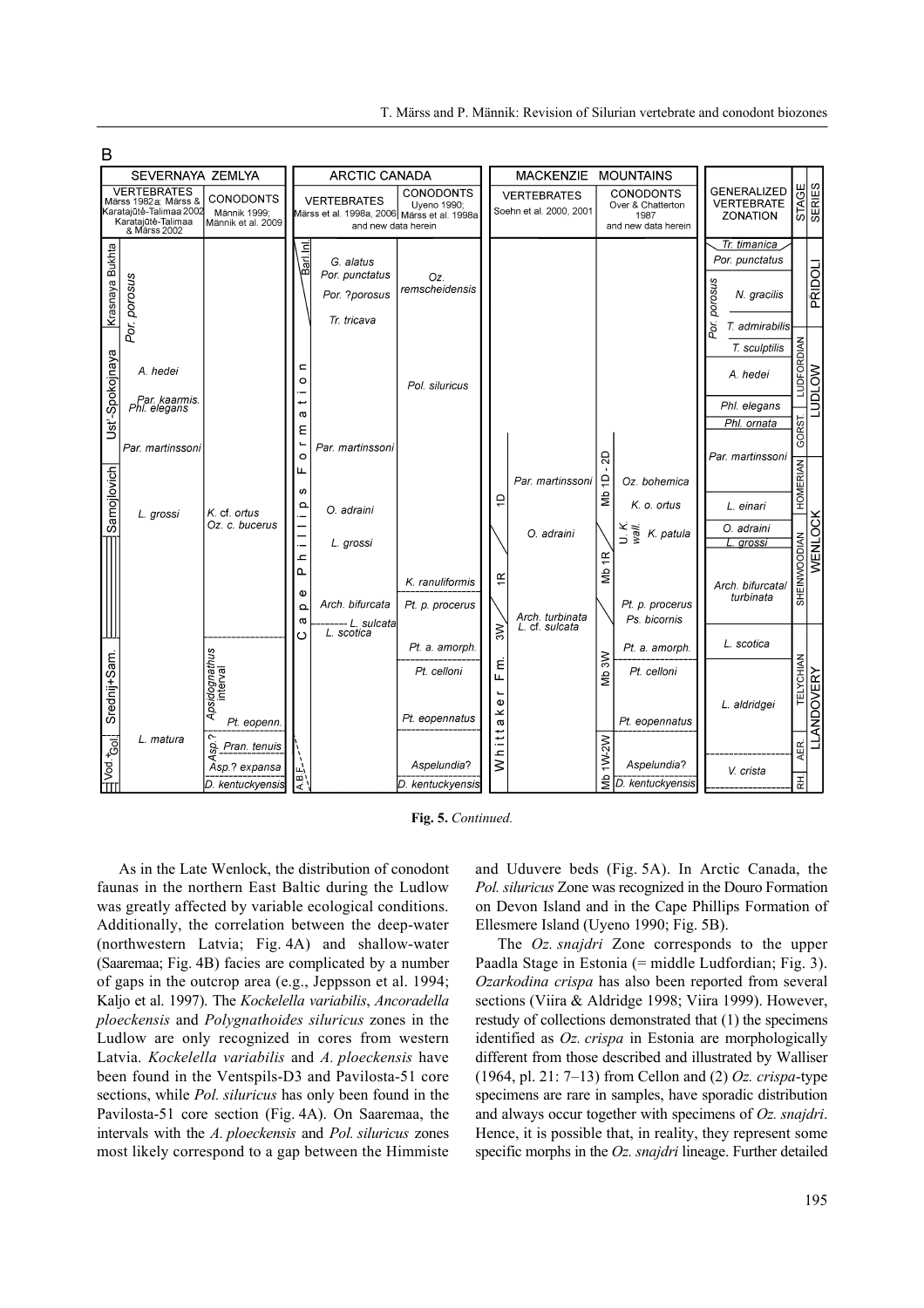taxonomical studies of these specimens and direct comparison of them with type material from Cellon are needed to prove the occurrence/absence of *Oz. crispa* in Estonia. In this paper, the *Oz. crispa*-type specimens are considered as elements of *Oz. snajdri s.l*. As our *Oz. crispa*-type specimens differ morphologically from the type material, we think that the strata yielding this species are missing in Estonia and the *Oz. crispa* Zone *sensu* Walliser (1964) corresponds to a gap between the Paadla and Kuressaare stages.

Traditionally, only one zone has been identified in the Přidoli, based on the distribution of the *Ozarkodina remscheidensis*ñ*Oz. eosteinhornensis* Group. Different names have been used for this zone (e.g., *Oz. remscheidensis* Interval Zone in Nowlan 1995; *Oz. r. eosteinhornensis* Zone in Aldridge & Schönlaub 1989; *Oz. steinhornensis s.l.* Interval Zone in Cramer et al. 2011). In the uppermost part of the Přidoli, the *Oulodus elegans detorta* Zone was introduced by Jeppsson (1988). The abundant *Ozarkodina* fauna in the northern East Baltic has allowed four zones in the *Oz. remscheidensis* Superzone to be recognized (from below): *Oz. r. baccata–Oz. s. parasnajdri*, *Oz. r. eosteinhornensis*, *Oz. r. canadensis* and *Oz. r. remscheidensis* (Viira 1999). The lowermost of these zones, the *Oz. r. baccata–Oz. s. parasnajdri* Zone, is latest Ludlow in age. *Oulodus e. detorta* occurs in a short interval in the uppermost (excluding the topmost portion) *Oz. r. remscheidensis* Zone (Viira 1999, 2000; Fig. 3). The *Oz. remscheidensis* Superzone has also been recognized in Arctic Canada (identified as the *Oz. eosteinhornensis* Zone in Uyeno 1990), where it lies in the Devon Island Formation on Devon Island and in the Cape Phillips Formation on Ellesmere and Baillie-Hamilton islands and corresponds to the uppermost Ludlow and Přidoli (Uyeno 1990).

# **CORRELATIONS OF VERTEBRATE AND CONODONT ZONES**

# **The** *Valyalepis crista* **Zone**

In the type region of the zone (Gaspé Peninsula, QuÈbec, eastern Canada), *V. crista* occurs in a number of localities in strata corresponding to the *Distomodus kentukyensis* CZ (the A3–A4 brachiopod zones; Turner & Nowlan 1995) (Fig. 5B).

#### **The** *Loganellia aldridgei* **Zone**

The *L. aldridgei* Zone is found in several localities in Wales and the Welsh Borderland in the middle and upper Aeronian Venusbank and Minsterley formations and in the lower part of the Telychian Purple Shales Formation (Turner 2000, table 1, pl. 1). The zone most likely correlates with an interval extending from the middle *Aspelundia*? conodont Superzone (CSZ) to the *Pt. a. amorphognathoides* CS (Fig. 5A, B).

#### **The** *Loganellia scotica* **Zone**

On Baillie-Hamilton Island (Arctic Canada), *L. scotica* appears together with another *Loganellia*, *L. sulcata*, in the strata that yield the conodonts *Apsidognathus lobatus* Bischoff, *Ozarkodina paraconfluens* Jeppsson and *Pterospathodus* cf. *rhodesi* Savage (M‰rss et al. 1998a, 1998b, 2006; in the first two papers, *L. sulcata* was treated among *L. scotica*) (Fig. 5B). This conodont assemblage is characteristic of the *Pt. a. amorphognathoides* and Lower *Ps. bicornis* CZs and indicates the late Telychian age of these strata. In the Kilbride Formation (Co. Galway, western Ireland), scales similar to those of *L. sulcata*, which were identified earlier as *L. aldridgei* (Turner 2000; Märss et al. 2007) but are reidentified here as *L.* aff. *sulcata*, co-occur with the conodonts *Icriodella* aff. *I. deflecta* Aldridge, *Panderodus* sp., *Ozarkodina* ex gr. *excavata* (Branson & Mehl), *Ozarkodina* sp. and *Distomodus* sp. (Aldridge et al. 1996). The fauna comes from a bed packed with shells of the brachiopod species *Eocoelia curtisi curtisi* Ziegler, suggesting a late Telychian age for this level. The conodont fauna does not identify the zone unequivocally, but the data indicate that this fauna also comes from strata not older than the *Pt. celloni* CSZ (Fig. 5A). In the Avalanche Lake section AV 4 from the Mackenzie Mountains in Canada, some thelodont scales similar to *L. scotica* and identified as *L*. cf. *scotica* (Märss et al. 1998b) were found in the upper(most) *Pt. a. amorphognathoides* CZ. These specimens were later considered to belong to a new, yet undescribed *Loganellia* sp. nov. 2 (Soehn et al. 2000). However, it is possible that these scales might belong to *L. sulcata* (herein as *L.* cf. *sulcata*; Fig. 5B), which is also found in Arctic Canada (Märss et al. 2002, 2006).

### **The** *Archipelepis bifurcata***/***Arch. turbinata* **Zone**

In the Avalanche Lake sections from the Mackenzie Mountains, the lowermost *Arch. turbinata* was reported from strata corresponding to the upper half of the *Ps. bicornis* CZ (Soehn et al. 2001), which today is treated as the Upper *Ps. bicornis* CZ. This interval corresponds to the lowermost Sheinwoodian. The genus *Archipelepis* is also known from the sections on Canadian Arctic islands (Baillie-Hamilton, Cornwallis and Ellesmere) and is represented here by another species, *Arch. bifurcata* (Thelodonti gen. et sp. nov. 1 in Märss et al. 1998a), which occurs there in the *Pt. pennatus procerus* CSZ (Fig. 5B).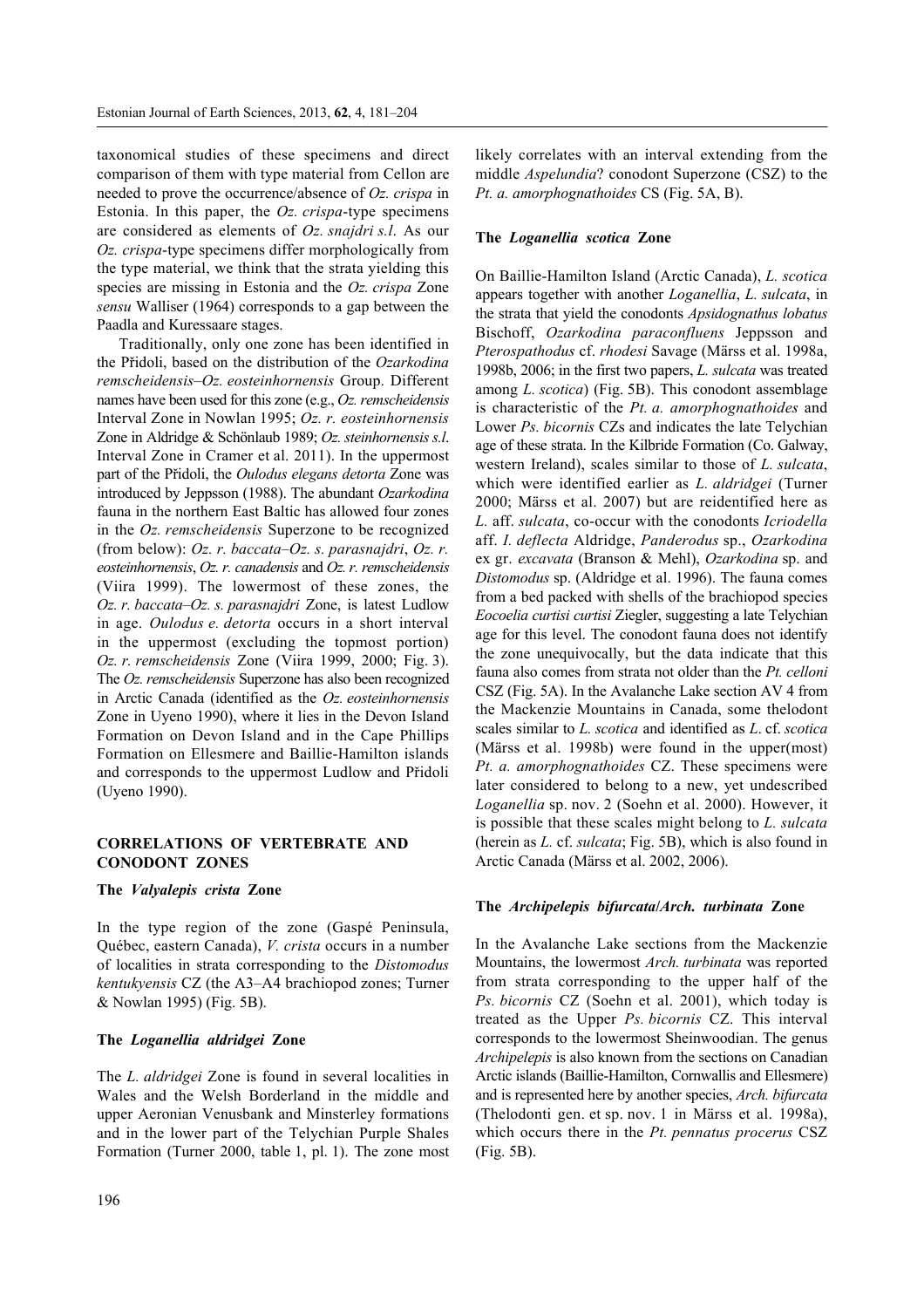### **The** *Loganellia grossi* **Zone**

In the Riksu-803 core section (Estonia), *L. grossi* appears in the uppermost part of the *Kockelella walliseri* range but occurs in the interval between the *K. walliseri* range and the lowermost *K. ortus ortus*. This suggests a correlation between the *L. grossi* Zone and the uppermost Upper *K. walliseri* and the lowermost *K. o. ortus* CSZs (Fig. 4B). On Gotland (Sweden), *L. grossi* is known from units f and g of the Slite Beds (Fredholm 1990, p. 63). Because the lower part of unit f corresponds to the Middle *K. walliseri* CZ (the lower part of the Upper *K. walliseri* CSZ; Jeppsson 1997), the lower boundary of the *L. grossi* Zone likely lies within this conodont zone.

*Loganellia grossi* occurs in samples 5-2-62 to 5-2-68 from section 2 of the Matusevich River succession (October Revolution Island, Severnaya Zemlya Archipelago, Russia) together with abundant specimens of the conodont *Ozarkodina confluens bucerus* Viira and less frequently with poorly preserved specimens identified as *Kockelella*  cf. ortus (Walliser) (Männik 2002; Märss & Karatajūtė-Talimaa 2002, Fig. 5B).

### **The** *Overia adraini* **Zone**

In the Avalanche Lake region of the Mackenzie Mountains, *O. adraini* occurs in the interval 242–331 m of section AV 2 (Soehn et al. 2001). *Overia adraini* first appears in the lower part of Member 1D of Over & Chatterton (1987) in the interval of *Kockelella patula* Walliser (i.e., the *K. patula* CZ of Jeppsson 1997, Fig. 5B). *Overia adraini* was also found on Baillie-Hamilton Island in a thick complex in samples at 140.0 and 144.5 m in the BH1 section (Sheinwoodian) and upwards to 28.5 m in the BH2 section (Homerian), but diagnostic conodonts are absent. The carbon isotope curve pattern allows the correlation of its lower occurrence with the *Cyrtograptus rigidus–Cyrtograptus perneri* GZ level and the upper occurrence with the *Pristiograptus*  parvus-Gothograptus nassa GZ level (Märss et al. 2006, text-figs 3 and 6).

The data from Gotland, in which the thelodont *L. grossi* appears in Slite beds f, the conodont *K. patula* occurs in Slite beds g, and *O. adraini* occurs together with *K. patula* in the Avalanche Lake section AV2, indicate that the lower boundaries of the *L. grossi* and *O. adraini* zones are rather close to each other.

### **The** *Loganellia einari* **Zone**

In Estonia, *L. einari* is found in the Kipi, Paadla, Riksu-803 and Sakla core sections from Saaremaa (Märss 1996; Nestor et al. 2001). Conodonts have been studied from the Riksu-803 and Sakla core sections (Nestor et al. 2001 and herein). In both sections, *L. einari* has a short range below the level of appearance of *Oz. bohemica longa* Jeppsson (Fig. 4B). In the Riksu-803 core section, *L. einari* appears above the *K. walliseri* range in the interval corresponding to the ëpost-*K. walliseri* interregnum<sup>3</sup> according to Jeppsson (1997), and reaches the lower part of the *K. o. ortus* range; this suggests that the *L. einari* Zone most likely correlates with the *K. o. ortus* CSZ (Figs 4B, 5A). On Gotland, *L. einari* occurs in the Samsungs 1 locality in the uppermost Slite beds, which is correlative with the upper(?) part of the *K. o. ortus* CSZ.

### **The** *Paralogania martinssoni* **Zone**

In the Kolka-54 core section (Latvia), *Par. martinssoni* appears in a sample at  $396.7-397.0$  m, which is 6.1 m above the level of appearance of *Kockelella ortus absidata* Barrick & Klapper at  $402.8-403.1$  m (i.e., the *K. o. absidata* CZ; Loydell et al. 2010; Fig. 4A). The lowermost *Oz. b. longa* in that section comes from a sample at 399.8–400.0 m. In the Kaugatuma and Riksu-803 core sections (Estonia), *Par. martinssoni* appears above the level of appearance of *Oz. confluens densidentata* Viira in the *Ctenognathodus murchisoni* CZ. The oldest (based on conodont biostratigraphy; see also Viira 1982a, 1982b) known *Par. martinssoni* in the studied region comes from the *Oz. b. longa* CZ in the Ohesaare core section. In the Sakla core section, *Par. martinssoni* is present only in the middle part of the Paadla Stage. Based on these data, the level of appearance of *Par. martinssoni* and the lower boundary of the *Par. martinssoni* Zone lie in the *Oz. b. longa* CZ.

In the Avalanche Lake region, *Par. martinssoni* occurs in section AV 4 (Soehn et al. 2001) with *Oz. bohemica* (Over & Chatterton 1987) (Fig. 5B). On Baillie-Hamilton Island in the Canadian Arctic Archipelago, the level with *Par. martinssoni* lies within the Cape Phillips Formation in the interval of *Erika* range (Märss et al. 1998a). On Gotland, *Erika* occurs in the unzoned interval above the *C. murchisoni* CZ and in the lower part of the *K. crassa* CZ (upper Klinterbeg Formation and lower Hemse Group; Jeppsson et al. 2006).

#### **The** *Phlebolepis ornata* **Zone**

In Estonia, *Phl. ornata* appears in the lower part of the Paadla Stage, below the level of appearance of *Oz. snajdri s.l.* in the Ohesaare core section and above it in the Riksu-803 core section (Fig. 4B). *Phlebolepis ornata* and *Oz. roopaensis* occur together in these two sections. On Gotland in Sweden, *Phl. ornata* is present in units b and c of the Hemse Beds (Fredholm 1988). In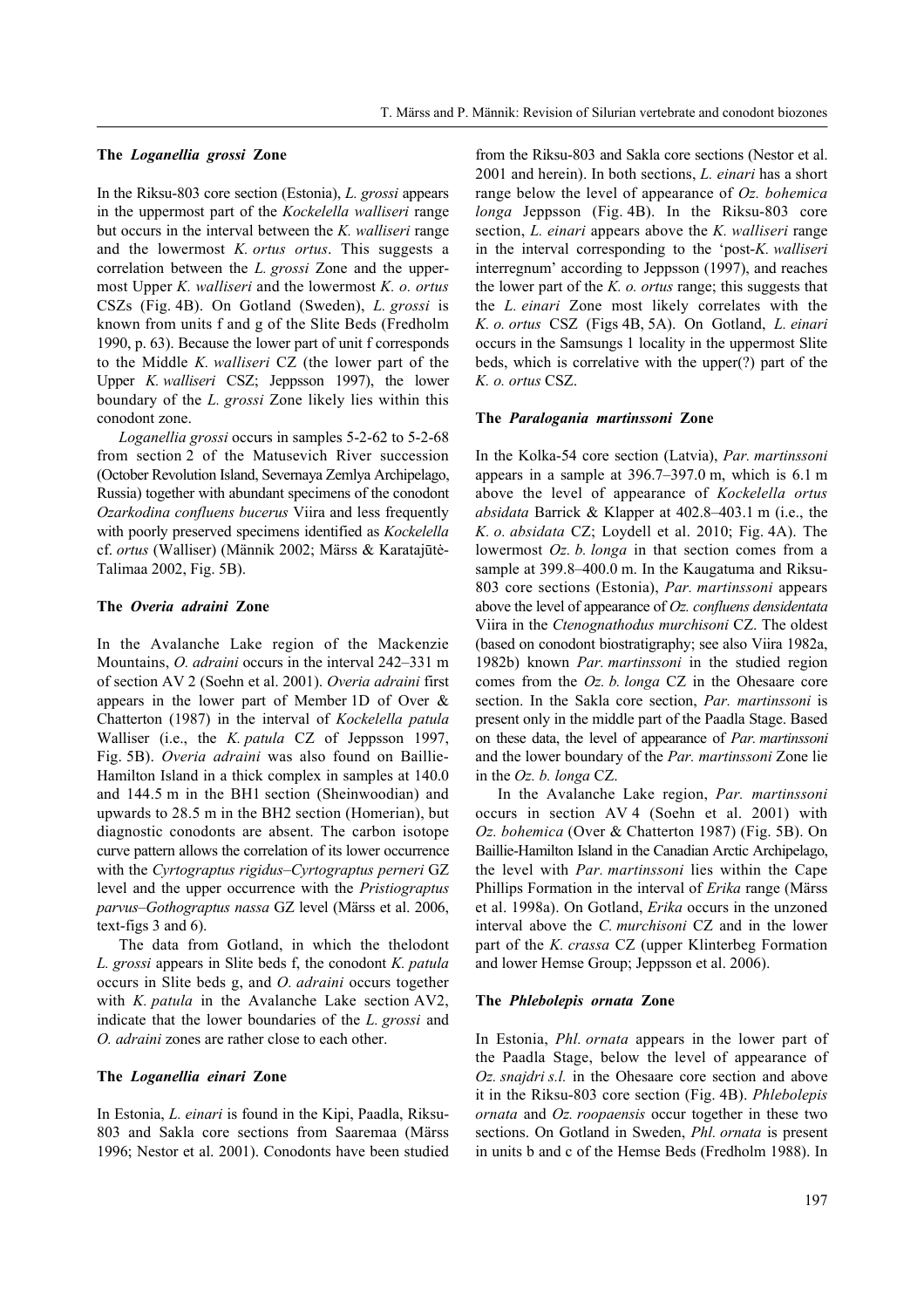terms of conodont biostratigraphy, these strata correspond to a transition interval between the *K. crassa* and *K. variabilis* CZs, which is characterized by *Oz. excavata* n. spp. S, post-*Oz. excavata* n. spp. S and *Oz. e. hamata* faunas (Jeppsson et al. 2006). These strata evidently correspond to a gap in Estonia, and only the upper parts of the *Phl. ornata* range and the *Phl. ornata* Zone are observed. Based on the data from Gotland, the lower boundary of the *Phl. ornata* Zone lies in the *K. variabilis* CZ.

# **The** *Phlebolepis elegans* **Zone**

The lowest (in terms of conodont biostratigraphy) *Phl. elegans* in the East Baltic was discovered from the Ventspils-D3 core section (Fig. 4A). Here, *Phl. elegans* occurs in an interval below the level of appearance of *Oz. snajdri s.l*. *Kockelella* cf. *variabilis* has also been identified from the interval with *Phl. elegans*. In the Ohesaare and Kaugatuma core sections, *Phl. elegans* appears in the *Oz. snajdri s.l.* range. In the more proximal section (Riksu-803, Sakla), *Phl. elegans* occurs above the interval with *Oz. snajdri s.l.* (Fig. 4B). In the Gołdap drill core from eastern Poland, *Phl. elegans* occurs at  $1184.6 - 1202.0$  m in the upper Mielnik Stage, Ludlow (pers. observation by T. M. in the collection of Dr K. Małkowski, Warsaw). This interval lies in the *Polygnathoides siluricus* CZ (M‰nnik & Małkowski 1998). These data indicate that the lower boundary of the *Phl. elegans* Zone lies in the *K. variabilis* CZ but certainly not higher than the basal *Pol. siluricus* CZ. In southern Britain, the lowermost *Phl. elegans* has been found together with *Pol. siluricus* from the Aymestrey Formation (uppermost Gorstian; Märss & Miller 2004). This level is unusual for *Pol. siluricus*, as this taxon is mainly found in strata of early Ludfordian age. However, rare specimens of *Pol. siluricus* are known to occur in strata older than the *Pol. siluricus* CZ and even older than the underlying *Ancoradella ploeckensis* CZ (Jeppsson & Aldridge 2000; Jeppsson 2005).

# **The** *Andreolepis hedei* **Zone**

In Estonia, *A. hedei* has been found in the Sakla and Ohesaare core sections (Fig. 4B). It appears above the interval with *Oz. snajdri s.l.* in the Sakla core section and with *Oz. snajdri s.l.* in the Ohesaare core section. In the Ventspils-D3 core section (Latvia), *A. hedei* lies below the level of the FAD of *Oz. snajdri s.l.* (Fig. 4A). On Gotland, *A. hedei* is present in the upper part of unit d and in unit e of the Hemse Beds (Fredholm 1988). In the Gogs section (located near Lau, SE Gotland), *A. hedei* was recovered from strata corresponding to the *Monograptus leintwardinensis* GZ (Gross 1968), which correlates with the *Anc. ploeckensis* and lower *Pol. siluricus* CZs (Cramer et al. 2011). *Andreolepis hedei* is also known from the Uddvide section (Burgsvik Sandstone), which corresponds to the lower *Oz. snajdri* CZ (Jeppsson et al. 2006). *Andreolepis hedei* appears slightly below the *Pol. siluricus* CZ and disappears above this zone on Gotland.

# **The** *Thelodus sculptilis* **Zone**

In several sections (Kaugatuma, Ohesaare, Kolka-54, Ventspils-D3) (Fig. 4A, B), *T. sculptilis* appears at almost the same level as *Oz. remscheidensis baccata*, whereas in the Pavilosta-51 core section its level of appearance lies about 15 m below the lowermost occurrence of *Oz. remscheidensis* (Fig. 4A). In the Ohesaare core section, the level of appearance of *T. sculptilis* lies below *Oz. remscheidensis*, but it appears to correlate with the base of the *Oz. r. baccata–Oz. s. parasnajdri* CZ in the Kaugatuma, Ventspils-D3 and Kolka-54 sections (Fig. 4A, B). In Lithuania, the range of *T. sculptilis* is within the upper Pagegiai Formation (Karatajūtė-Talimaa et al. 1987; Karatajūtė-Talimaa & Brazauskas 1995), the lower part of which (an interval below the appearance of *Oz. remscheidensis*) most likely corresponds to at least a part of the *Oz. crispa* CZ. The data from Lithuania suggest that *T. sculptilis* appears in the *Oz. crispa* CZ. Accordingly, the *T. sculptilis* Zone correlates with the *Oz. crispa* CZ and with the lower *Oz. r. baccata–Oz. s. parasnajdri* CZ. In Estonia, only the upper part of the *T. sculptilis* Zone is preserved. Its lower part, which corresponds to the *Oz. crispa* CZ, is missing due to a hiatus between the Paadla and Kuressaare stages, noticed earlier by Märss (1992).

# **The** *Thelodus admirabilis* **Zone**

In the Ventspils-D3, Ohesaare and Kaugatuma core sections (Fig. 4A, B), *T. admirabilis* appears in the middle part of the *Oz. r. baccata–Oz. s. parasnajdri* CZ. It appears somewhat earlier, in the lower part of the zone, in the Kolka-54 core section (Fig. 4A). However, in all the studied sections, *T. admirabilis* begins within the *Oz. r. baccata–Oz. s. parasnajdri* CZ below the level of appearance of *Oz. r. eosteinhornensis*. According to Karatajūtė-Talimaa & Brazauskas (1995), *T. sculptilis* and *T. admirabilis* appear together in the upper Pagegiai Regional Stage in some sections in Lithuania.

# **The** *Nostolepis gracilis* **Zone**

In most of the sections discussed in this paper, *N. gracilis* appears in the middle or upper part of the *Oz. r. eosteinhornensis* CZ and is abundant in the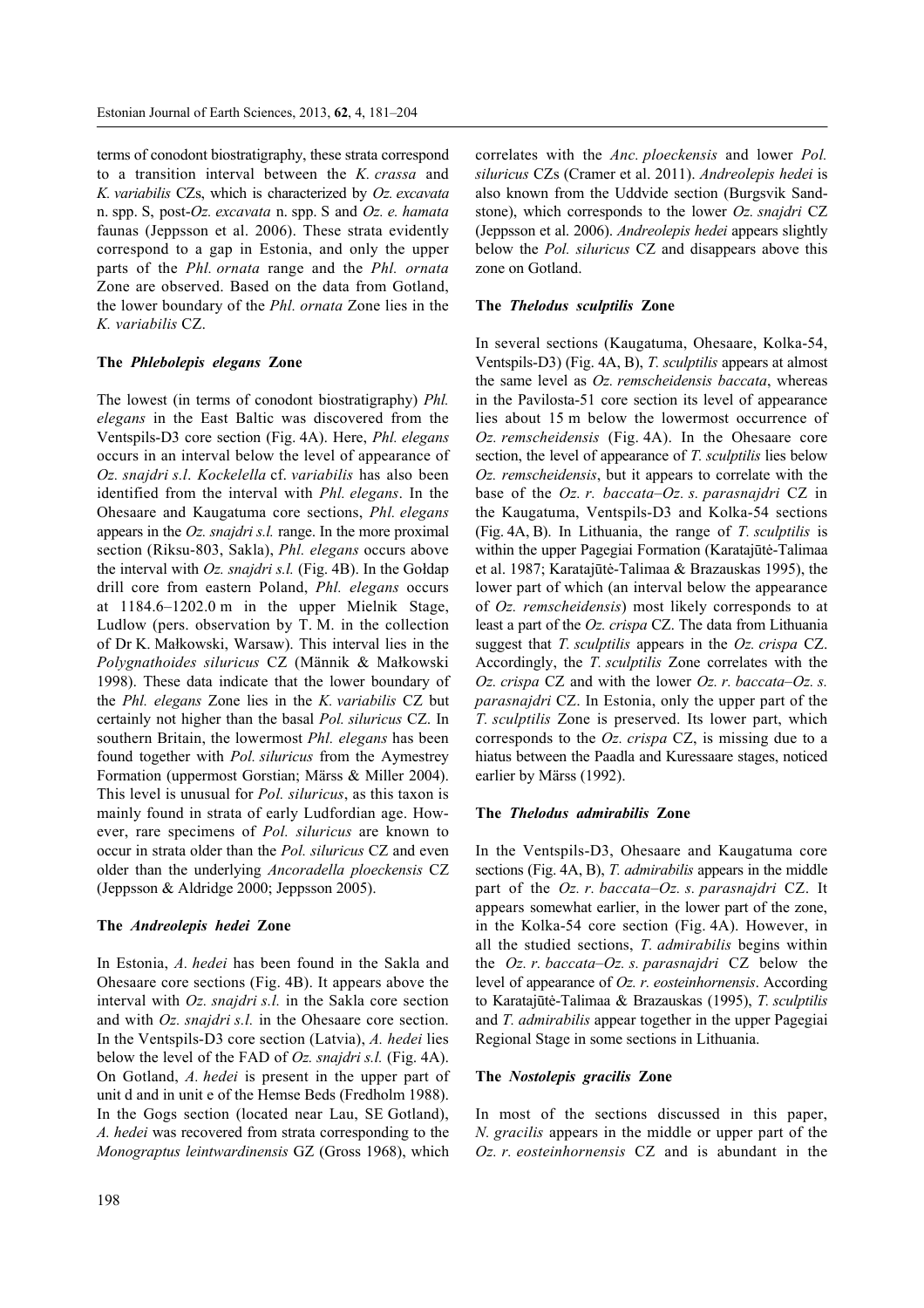samples (Fig. 4A, B). In eastern Lithuania, it begins in the upper Pagegiai Regional Stage, Upper Ludfordian (Valiukevičius 2005). The beginning of abundant occurrence in the sections is treated here as the lower boundary of the *N. gracilis* VZ.

#### **The** *Poracanthodes punctatus* **Zone**

In the studied sections, *Por. punctatus* (*sensu* Märss 1986) has been found in the Ventspils-D3 and Kolka-54 core sections. In both sections, the lowermost specimens occur slightly below the appearance of *Oz. r. remscheidensis*  (Fig. 4A), which indicates that the lower boundary of the *Por. punctatus* Zone lies in the uppermost *Oz. r. canadensis* CZ (Fig. 5A).

#### **The** *Trimerolepis timanica* **Zone**

*Trimerolepis timanica* has been identified in the Ventspils-D3 and Kolka-54 core sections, where it occurs together with *Oz. r. remscheidensis* above the range of *Oulodus elegans detorta* (Fig. 4A). Accordingly, the *Tr. timanica* VZ corresponds to the topmost *Oz. remscheidensis* CSZ, to the interval above the *Oul. e. detorta* range (Fig. 5A).

# **REMARKS ON SOME TAXA POTENTIAL FOR CORRELATIONS**

*Loganellia aldridgei* scales from the upper Telychian of western Ireland (Turner 2000) are morphologically similar to loganelliid scales that were identified as *L. sulcata* in the Llandovery–Wenlock boundary beds from Baillie-Hamilton and Cornwallis islands in Arctic Canada (Märss et al. 2006). The Ireland scales are identified here as *L.* aff. *sulcata* (Fig. 5A). The scales similar to *L. sulcata* from the Mackenzie Mountains are named herein as *L.* cf. *sulcata*. These scales need to be studied in detail and identified to determine the biostratigraphical value of this taxon.

*Phlebolepis elegans* co-occurs with *Paralogania kaarmisensis* M‰rss in Estonia (in the Himmiste Beds of the Paadla Stage; Fig.  $5A$ , letter  $K'$ ) and the Welsh Borderland (Upper Bringewood, Gorstian, and Lower Leintwardine Group, Ludfordian) (Märss 2003; Märss & Miller 2004). In the Matusevich River section in the Severnaya Zemlya Archipelago, *Par. kaarmisensis* was found in sample MF 11-1 (Ust′-Spokojnaya Formation, Ludlow; Karatajūtė-Talimaa & Märss 2002, fig. 3G-I, L) from a level just above the interval with *Phl. elegans* (samples 2-10, 2-11 and 2-19) and within the same formation (Fig. 5B). It appears that within these three

regions, *Par. kaarmisensis* with *Phl. elegans* is useful for correlations of the Gorstian/Ludfordian strata.

Two species of the genus *Nethertonodus* have been described by Märss & Miller (2004) and Märss (2006). One of them, *Neth. prodigialis*, is known from the uppermost Ludfordian and lowermost Přidoli in the Welsh Borderland. The other, *Neth. laadjalaensis*, occurs in the lower part of the Tahula Beds (Kuressaare Stage, upper Ludfordian) in the *Thelodus sculptilis* Zone in Estonia. In Britain, the interval with *Nethertonodus* is dominated by *Par. ludlowiensis*, which is extremely rare in Estonia (only one scale from the basal Tahula Beds is known from the Ohesaare core at depths of 94.45– 94.48 m). *Nethertonodus* and *Par. ludlowiensis*, which are characteristic of the Ludlow and Přidoli boundary beds, provide additional criteria for correlation of this interval in the East Baltic and Britain.

Because acanthodians are most common in the strata of Přidoli age in the East Baltic (Märss 1986; Karatajūtė-Talimaa et al. 1987), vertebrate zonation for this interval was mainly based on these fossils. The *Nostolepis gracilis* and *Poracanthodes punctatus* zones were established based on acanthodians but the suitability of these zones was proved later. The scheme was complemented with *Por. porosus* (upper Ludlow–lower Přidoli) and *N. alta* (uppermost Přidoli) zones, which are both characteristic of sediments formed in deep-shelf environments (Märss 2000). Detailed studies of acanthodians with several new taxa described demonstrated that the group had high diversity in the Upper Silurian in the Ludlow and particularly in the Přidoli strata of Lithuania and Latvia (Valiukevičius 2003, 2004a, 2004b). Investigations of acanthodian biostratigraphy resulted in two different zonal schemes: one for the deeper shelf, mainly composed of argillaceous graptolitic facies, and another for the shallow shelf to lagoonal calcareous facies (Valiukevičius 2005, 2006). The *N. gracilis* Zone was recognized in both environments, whereas the *N. alta* Zone is only applicable to deeper shelf strata. According to the scheme of Valiukevičius, *N. gracilis* and *Por. punctatus* appear slightly earlier than in the northern East Baltic sections (Valiukevičius 2006). In our (T. M.) opinion, the morphology of scales of *N. gracilis* differs between the northern and southern Baltic.

Criticism of the Vertebrate Biozonal Standard (Märss et al. 1995, 1996) has mainly been directed against the acanthodian zonation in its Přidoli part. The main argument is that the zonation must be based on the evolutionary lineage(s) of only one group (genus or family). Pure thelodont zonation was preferred, for example, by Talimaa (2000, table 7). She proposed a subdivision of Přidoli age strata into two zones: the *Trimerolepis tricava* (= *Katoporodus timanicus*) and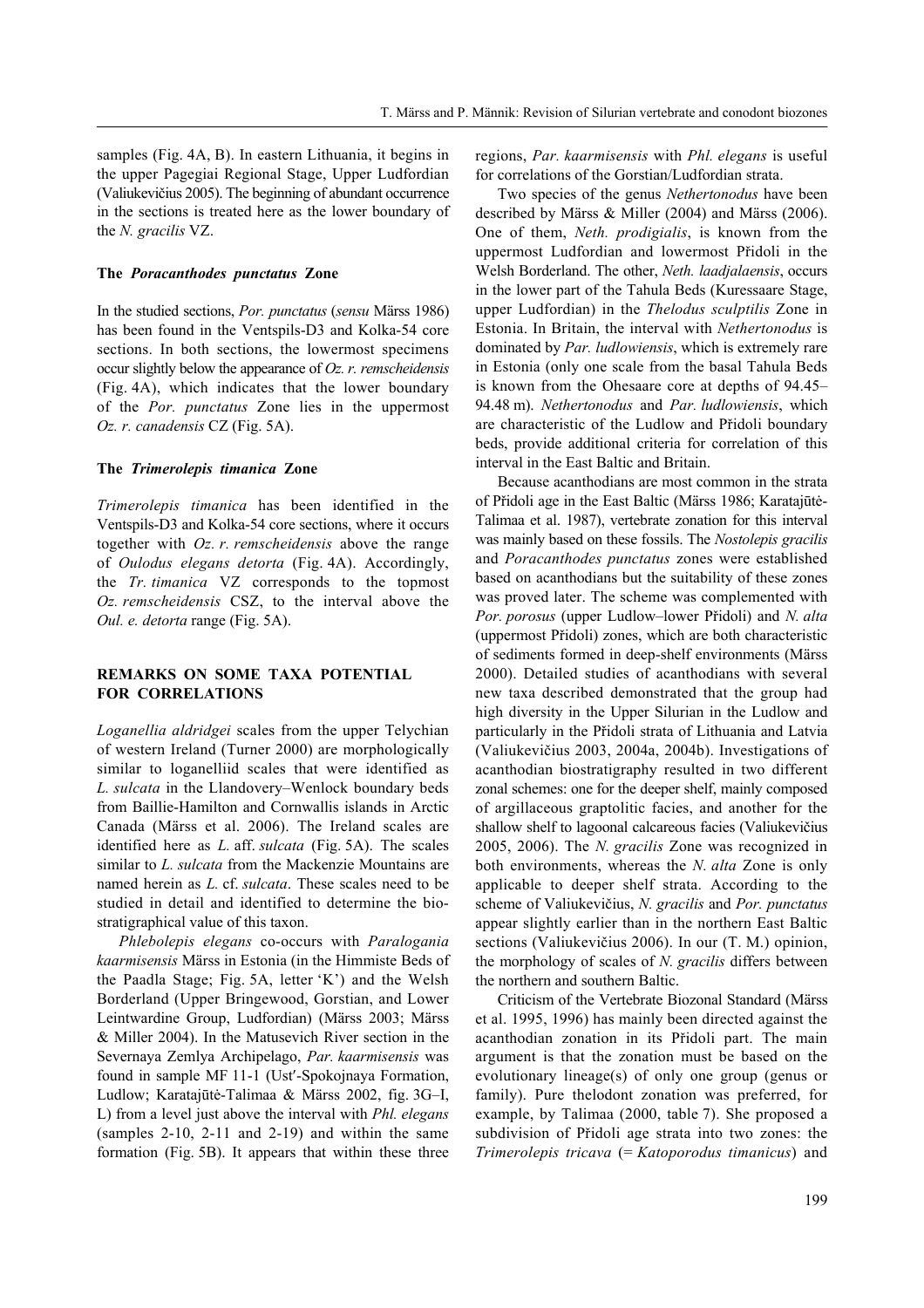*Goniporus alatus* zones. However, in Estonia and Latvia, these two thelodont species occur at some levels only; *Tr. tricava* occurs in the lowermost Kuressaare Stage, Ludlow, and in the Ohesaare Stage, upper Přidoli, while *G. alatus* is abundant in the Ohesaare Stage, upper Přidoli, and in the Lochkovian, Lower Devonian. *Trimerolepis tricava* and *G. alatus* were also discovered in the Barlow Inlet Formation, Přidoli, on Cornwallis Island in the Canadian Arctic Archipelago (Märss et al. 1998a, 2006; Fig. 5B), but their very rare occurrence in samples complicates their use in the dating of strata. Therefore, for the time being, we retain our acanthodian zonation, although we realize that acanthodians require further investigation.

# **RESULTS**

Over the last several decades, many new taxa of Silurian vertebrates and conodonts have been described and their distributions in time and space have been characterized. On the basis of the new data, the Generalized Vertebrate Zonation has been presented. The zonation is mainly based on data from the Avalonia (eastern Canada and southern Britain) and Laurentia (Scotland, northern Canada, Greenland) palaeocontinents, in the Llandovery and lower Sheinwoodian, Lower Wenlock, but on data from the Baltica (Baltic Sea region, Timan, Novaya Zemlya) and Kara (Severnaya Zemlya) palaeocontinents in the upper Sheinwoodian to the end of the Přidoli.

- ñ Two previously informal units, the *turbinata* and *adraini* faunas in the thelodont faunal succession of the Mackenzie Mountains, have been raised to the rank of zones. The *Arch. turbinata* Zone has been combined with the *Arch. bifurcata* Zone.
- Our study resulted in the revision of several vertebrate zones. Some boundaries were re-defined (*Andreolepis hedei*, *Thelodus sculptilis*), index species were named for some new zones (*Loganellia aldridgei*), and reference stratum and locality were selected for new zones and zones in which the index species were divided (*L. grossi* and *L. einari*; *Phlebolepis ornata* and *Phl. elegans*; *T. sculptilis* and *T. admirabilis*).
- The Llandovery part of the zonation contains the *Valyalepis crista*, *Loganellia aldridgei*, *L. scotica* zones; the Wenlock part is represented by the *Archipelepis bifurcata*/*Arch. turbinata*, *L. grossi*, *Overia adraini*, *L. einari* and *Par. martinssoni* zones. The *Par. martinssoni* Zone continues in the Ludlow and is followed by the *Phl. ornata*, *Phl. elegans*, *A. hedei*, *T. sculptilis* and *T. admirabilis* zones. The last zone continues into the lower Přidoli and is followed by the *N. gracilis*, *Por. punctatus* and *Tr. timanica* zones.
- The *L. grossi* Zone in the upper Sheinwoodian and the *Par. martinssoni* Zone in the upper Homerian– lowermost Gorstian are geographically widely distributed in the Baltica, Laurentia and Kara palaeocontinents and allow uniting regional zonations into one Generalized Vertebrate Zonation.
- Vertebrate zones were correlated with conodont zones, and the ages of the lower boundaries were specified (noticeably in the *A. hedei* and *T. sculptilis* VZs) based mainly on co-occurrences of taxa. In Estonia, the *Oz. crispa* CZ probably corresponds to a gap between the Paadla and Kuressaare stages.
- Acanthodians are the most common taxa in Přidoli age strata, and the zones based on this group are easily recognizable in the Baltic region. Some acanthodians, including *Poracanthodes porosus* and *Por. punctatus*, have wider distributions; they have been found in Arctic Canada as well. *Poracanthodes porosus* is found in Severnaya Zemlya. Although the taxonomy and distribution of some acanthodian taxa need to be studied in more detail, it is evident that this group has good potential in biostratigraphy.

**Acknowledgements.** This work was supported through targeted financing by the Estonian Ministry of Education and Research (project SF0140020s08) and by the Estonian Science Foundation (grant No. 8907). G. van der Brugghen provided us with additional data on the distribution of *L. scotica* in Scotland and K. Soehn explained some lithostratigraphical details of the Avalanche Lake sections in the Mackenzie Mountains. We are grateful to D. Kaljo for reading an early version of the manuscript and for his advice, to V. Viira for providing the Silurian conodont collection from the northern Baltic for revision, and to our referees, O. Bogolepova, University of Cambridge, U.K., and O. Lehnert, University of Erlangen, Germany.

# **REFERENCES**

- Aldridge, R. J. 1972. Llandovery conodonts from the Welsh Borderland. *Bulletin of the British Museum of Natural History (Geology)*, 22, 127-231.
- Aldridge, R. J. & Schönlaub, H. P. 1989. Conodonts. In *A Global Standard for the Silurian System* (Holland, C. H. & Bassett, M. G., eds), *National Museum of Wales Geological Series*, 9, 274–279.
- Aldridge, R. J., Jeppsson, L. & Dorning, K. J. 1993. Early Silurian oceanic episodes and events. *Journal of the Geological Society of London*, **150**, 501-513.
- Aldridge, R. J., Turner, S., Jones, G. L. & Harper, D. A. T. 1996. Late Llandovery thelodonts and conodonts from the Kilbride Formation, Co. Galway, western Ireland. *Geological Journal*, 31, 359-367.
- Barrick, J. E. & Klapper, G. 1976. Multielement Silurian (late Llandoverian-Wenlockian) conodonts from the Clarita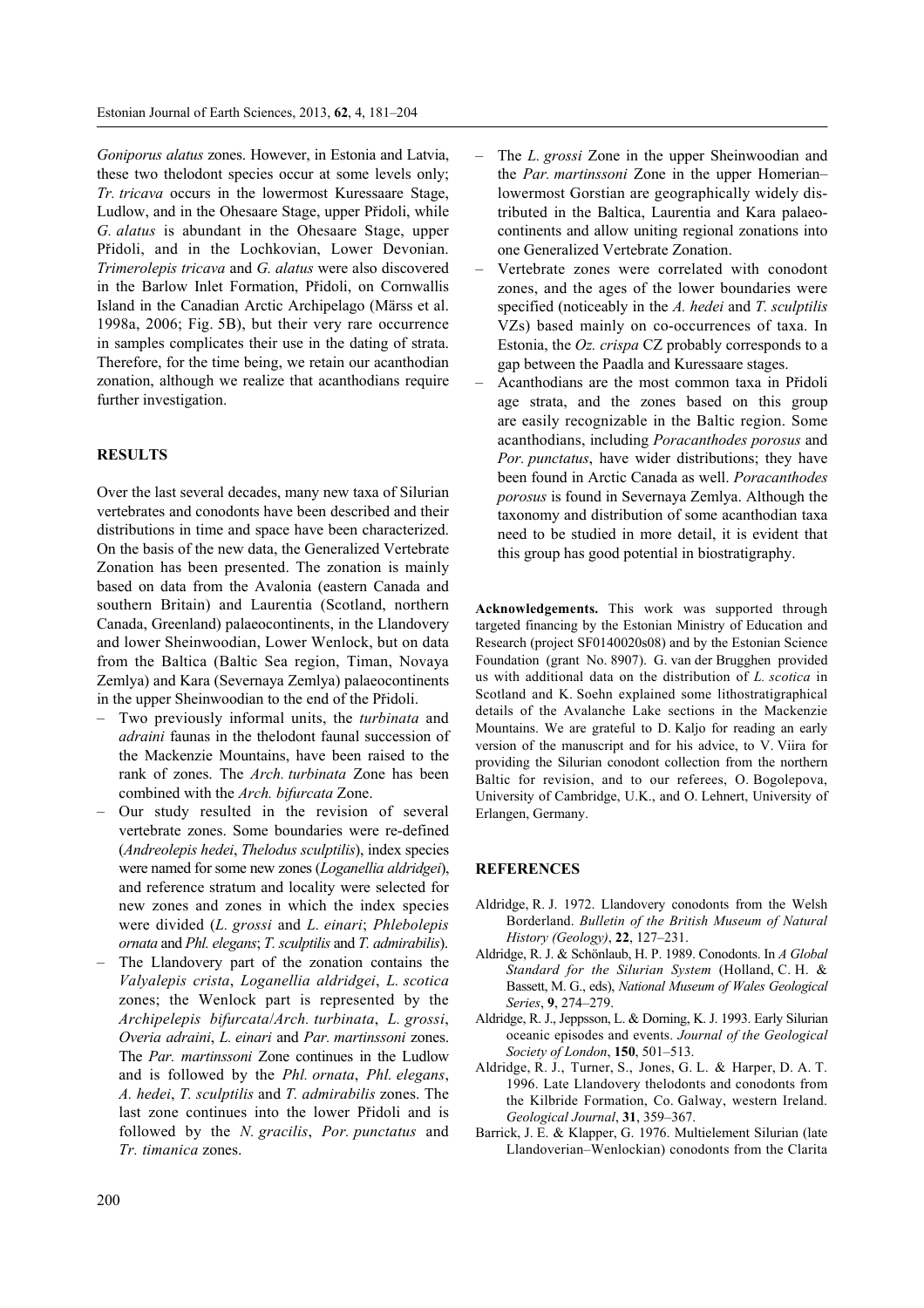Formation, Arbuckle Mountains, Oklahoma, and phylogeny of *Kockelella*. *Geologica et Palaeontologica*, 10, 59-100.

- Blom, H. 1999a. *Loganellia* (Thelodonti, Agnatha) from the Lower Silurian of North Greenland, with special reference on their stratigraphical and palaeogeographical significance. Acta Geologica Polonica, 49, 97-104.
- Blom, H. 1999b. Vertebrate remains from Upper Silurian-Lower Devonian beds of Hall Land, North Greenland. *Geology of Greenland Survey Bulletin*, 182, 1-80.
- Blom, H. 2000. Silurian vertebrates from North Greenland. In *Palaeozoic Vertebrate Biochronology and Global Marine/Non-Marine Correlation: Final Report of IGCP 328 (1991–1996)* (Blieck, A. & Turner, S., eds), *Courier Forschungsinstitut Senckenberg*, 223, 157-160.
- Calner, M. & Jeppsson, L. 2003. Carbonate platform evolution and conodont stratigraphy during the middle Silurian Mulde event, Gotland, Sweden. *Geological Magazine*, **140**, 173–203.
- Corradini, C. & Serpagli, E. 1999. A Silurian biozonation from late Llandovery to end Přidoli in Sardinia (Italy). In *Studies on Conodonts. Seventh European Conodont Symposium Bologna-Modena 23-25 June, 1998* (Serpagli, E.  $&$  Corradini, C., eds), *Bolletino della Società Paleontologica Italiana*, 37, 255-273.
- Cramer, B. D., Brett, C. E., Melchin, J. M., Männik, P., Kleffner, M. A., McLaughlin, P. I., Loydell, D. K., Munnecke, A., Jeppsson, L., Corradini, C., Brunton, F. R. & Saltzman, M. R. 2011. Revised correlation of Silurian Provincial Series of North America with global and regional chronostratigraphic units and  $\delta^{13}$ C chemostratigraphy. Lethaia, 44, 185-202.
- Fredholm, D. 1988. Vertebrate biostratigraphy of the Ludlovian Hemse Beds of Gotland, Sweden. *Geologiska Föreningens i* Stockholm Förhandlingar, 110, 237-253.
- Fredholm, D. 1990. Agnathan vertebrates in the Lower Silurian of Gotland, Sweden. *Geologiska Föreningens i Stockholm Förhandlingar*, 112, 61-84.
- Gross, W. 1967. Über Thelodontier-Schuppen. Palaeonto*graphica*, **A127**, 1-67.
- Gross, W. 1968. Fragliche Actinopterygien-Schuppen aus dem Silur Gotlands. *Lethaia*, 1, 184-218.
- Helfrich, C. T. 1975. Silurian conodonts from Wills Mountain Anticline, Virginia, West Virginia and Maryland. *Geological Society of America Special Paper*, 161, 1-82.
- Jeppsson, L. 1988. Conodont biostratigraphy of the Silurian– Devonian boundary stratotype at Klonk, Czechoslovakia. *Geologica et Palaeontologica*, 22, 21-33.
- Jeppsson, L. 1997. A new latest Telychian, Sheinwoodian and Early Homerian (early Silurian) standard conodont zonation. *Transactions of the Royal Society of Edinburgh, Earth Sciences*, 88, 91-114.
- Jeppsson, L. 2005. Conodont-based revisions of the Late Ludfordian on Gotland, Sweden. *GFF*, 127, 273-282.
- Jeppsson, L. & Aldridge, R. J. 2000. Ludlow (late Silurian) oceanic episodes and events. *Journal of the Geological Society, London, 157, 1137-1148.*
- Jeppsson, L., Viira, V. & Männik, P. 1994. Silurian conodontbased correlations between Gotland (Sweden) and Saaremaa (Estonia). *Geological Magazine*, **131**, 201–218.
- Jeppsson, L., Eriksson, M. E. & Calner, M. 2006. A latest Llandovery to latest Ludlow high-resolution biostratigraphy based on the Silurian of Gotland  $-$  a summary. *GFF*, 128, 109-114.
- Kaljo, D., Kiipli, T. & Martma, T. 1997. Carbon isotope event markers through the Wenlock–Přidoli sequence at Ohesaare (Estonia) and Priekule (Latvia). *Palaeogeography, Palaeoclimatology, Palaeoecology*, 132, 211-223.
- Karatajūtė-Talimaa, V. 1978. *Telodonty silura i devona SSSR i Spitsbergena* [*Thelodonts from the Silurian and Devonian of the USSR and Spitsbergen*]. Mokslas, Vilnius, 334 pp. [in Russian].
- Karatajūtė-Talimaa, V. & Brazauskas, A. 1995. Distribution of vertebrates in the Silurian of Lithuania. *Geologija (Vilnius)*, **17**, 106-114.
- Karatajūtė-Talimaa, V. & Märss, T. 2002. Upper Silurian thelodonts of Severnaya Zemlya Archipelago (Russia). *Geodiversitas*, 24, 405-443.
- Karatajūtė-Talimaa, V. N., Valiukevičius, J. J. & Brazauskas, A. Z. 1987. Rasprostranenie konodontov i pozvonochnykh v silurijskikh otlozheniyakh Litvy [The distribution of conodonts and vertebrates in the Silurian deposits of Lithuania]. *Geologija (Vilnius)*, 8, 59-71 [in Russian].
- Loydell, D. K., Männik, P. & Nestor, V. 2003. Integrated biostratigraphy of the lower Silurian of the Aizpute-41 core, Latvia. *Geological Magazine*, 140, 205-229.
- Loydell, D. K., Nestor, V. & Männik, P. 2010. Integrated biostratigraphy of the lower Silurian of the Kolka-54 core, Latvia. *Geological Magazine*, 147, 253-280.
- Männik, P. 1999. Ordovician and Silurian conodonts. In *Silurian and Devonian Stratigraphy of the Severnaya Zemlya Archipelago* (Matukhin, R. G. & Menner, V. Vl., eds), pp. 110-120. SNIIGiMS, Novosibirsk.
- Männik, P. 2001. Evolution of early Silurian conodont faunas, and high-resolution stratigraphy. In *Evolution of Life on the Earth: Proceedings of the II International Symposium <sup>t</sup>Evolution of Life on the Earth'*, *November 12–15*, 2001, *Tomsk* (Podobina, V. M., Rodygin, S. A., Savina, N. I. & Tat'yanin, G. M., eds), pp.  $202-205$ . Tomsk State University, Tomsk.
- Männik, P. 2002. Conodonts in the Silurian of Severnaya Zemlya and Sedov archipelagos (Russia), with special reference to the genus *Ozarkodina* Branson & Mehl, 1993. *Geodiversitas*, 24, 77-97.
- Männik, P. 2007a. An updated Telychian (Late Llandovery, Silurian) conodont zonation based on Baltic faunas. *Lethaia*, 40, 45-60.
- Männik, P. 2007b. Some comments on the Telychian-early Sheinwoodian conodont faunas, events and stratigraphy. *Acta Palaeontologica Sinica*, 46 (Suppl.), 305-310.
- M‰nnik, P. & Małkowski, K. 1998. Silurian conodonts from the Gołdap core, Poland. In *Proceedings of the Sixth European Conodont Symposium (ECOS VI)* (Szaniawski, H., ed.), *Palaeontologica Polonica*, **58**, 139-149.
- Männik, P. & Martma, T. 2000. Llandovery-Wenlock boundary in the Subpolar Urals. In *Pan-Arctic Palaeozoic Tectonics, Evolution of Basins and Faunas* (Antoshkina, A., Malysheva, E. & Wilson, M. V. H., eds), *Ichthyolith Issues Special Publication*, **6**, 64–67.
- M‰nnik, P., Antoshkina, A. I. & Beznosova, T. M. 2000. The Llandovery-Wenlock boundary in the Russian Arctic. *Proceedings of the Estonian Academy of Sciences, Geology*, **49**, 104-111.
- Männik, P., Bogolepova, O. K., Põldvere, A. & Gubanov, A. P. 2009. New data on Ordovician-Silurian conodonts and stratigraphy from the Severnaya Zemlya archipelago, Russian Arctic. *Geological Magazine*, 146, 497-519.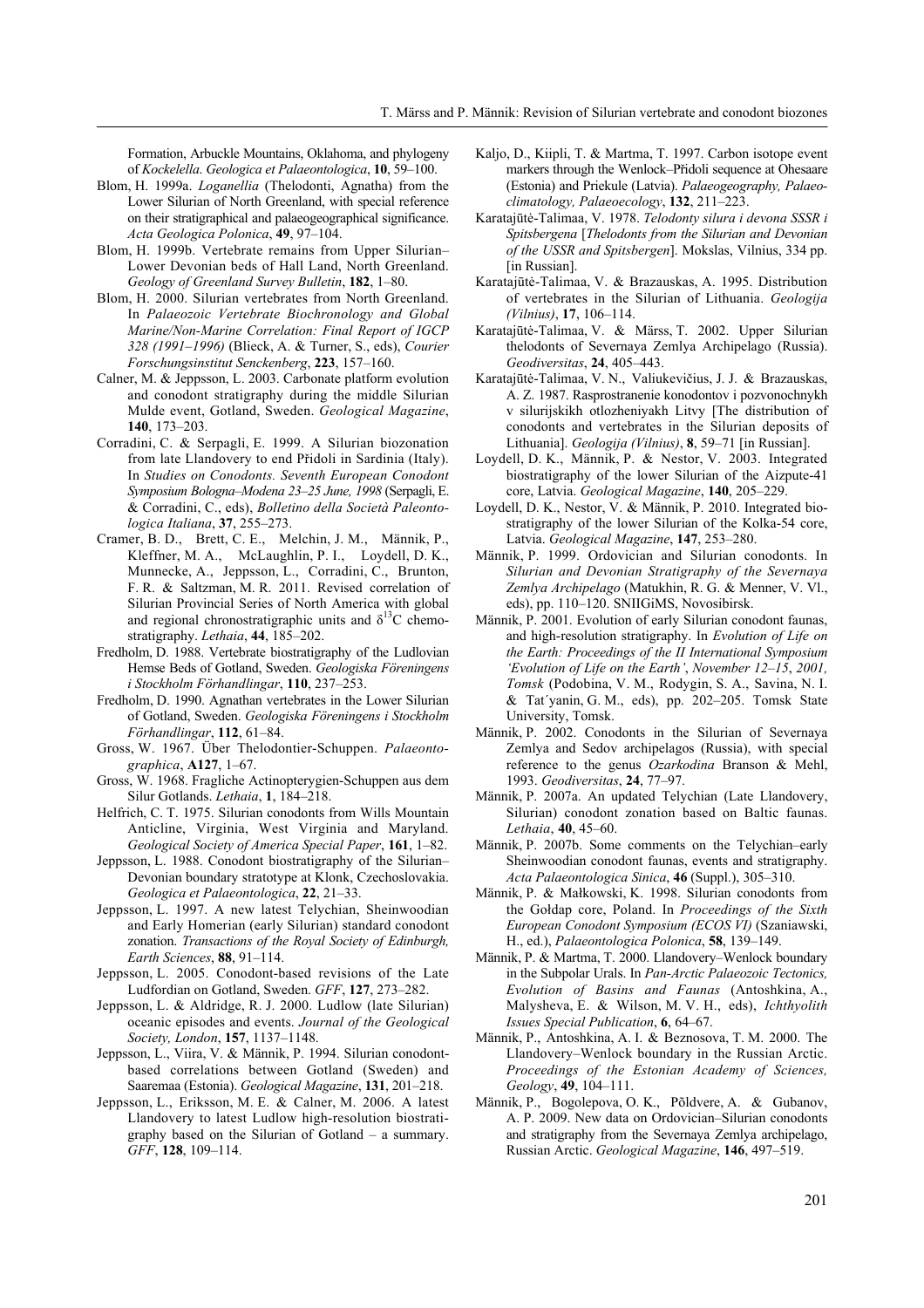- Märss, T. 1982a. Vertebrate zones in the East Baltic Silurian. In *Ecostratigraphy of the East Baltic Silurian* (Kaljo, D.  $&$  Klaamann, E., eds), pp. 97–106. Valgus, Tallinn.
- Märss, T. 1982b. Biozones of vertebrates (Silurian of North Baltic). In *Soobshchestva i biozony v silure Pribaltiki* [*Communities and Biozones in the Baltic Silurian*] (Kaljo, D. & Klaamann, E., eds), pp.  $97-116$ . Valgus, Tallinn [in Russian].
- Märss, T. 1986. Silurian vertebrates of Estonia and West Latvia. *Fossilia Baltica*, 1, 1-104 [in Russian, with English summary].
- M‰rss, T. 1989. Vertebrates. In *A Global Standard for the Silurian System* (Holland, C. H. & Bassett, M. G., eds), *National Museum of Wales, Geological Series*, 9, 284 289.
- M‰rss, T. 1990. Vertebrates. In *Field Meeting, Estonia 1990: An Excursion Guidebook* (Kaljo, D. & Nestor, H., eds), pp. 93-96. Estonian Academy of Sciences, Tallinn.
- Märss, T. 1992. Vertebrate history in the Late Silurian. *Proceedings of the Estonian Academy of Sciences, Geology*, 41, 205-214.
- M‰rss, T. 1996. *Loganellia* (Thelodonti, Agnatha) from the Jaagarahu Stage, Wenlock, Estonia. *Proceedings of the Estonian Academy of Sciences, Geology*, 45, 189–202.
- Märss, T. 1997. Vertebrates of the Přidoli and Silurian– Devonian boundary beds in Europe. *Modern Geology*, **21**, 17–42.
- Märss, T. 2000. Silurian vertebrate studies during 1990–1996. In *Palaeozoic Vertebrate Biochronology and Global Marine/Non-Marine Correlation: Final Report of IGCP 328 (1991–1996)* (Blieck, A. & Turner, S., eds), *Courier Forschungsinstitut Senckenberg*, 223, 81-90.
- M‰rss, T. 2001. *Andreolepis* (Actinopterygii) in the Upper Silurian of northern Eurasia. *Proceedings of the Estonian Academy of Sciences, Geology*, **50**, 190-206.
- Märss, T. 2003. *Paralogania* from the Rootsiküla (Wenlock) and Paadla (Ludlow) stages of Estonia. *Proceedings of the Estonian Academy of Sciences, Geology*, **52**, 98-112.
- Märss, T. 2006. Thelodonts (Agnatha) from the basal beds of the Kuressaare Stage, Ludlow, Upper Silurian of Estonia. *Proceedings of the Estonian Academy of Sciences, Geology*, 55, 43-66.
- M‰rss, T. & Karatajūtė-Talimaa, V. 2002. Ordovician and Lower Silurian thelodonts from Severnaya Zemlya Archipelago (Russia). *Geodiversitas*, 24, 381-404.
- Märss, T. & Miller, C. G. 2004. Thelodonts and distribution of associated conodonts from the Wenlock-Lowermost Lochkovian of the Welsh Borderland. *Palaeontology*, **47**,  $1211 - 1265$ .
- M‰rss, T. & Ritchie, A. 1998. Articulated thelodonts (Agnatha) of Scotland. *Transactions of the Royal Society of Edinburgh, Earth Sciences*, 88, 143-195.
- M‰rss, T., Fredholm, D., Talimaa, V., Turner, S., Jeppsson, L. & Nowlan, G. 1995. Silurian Vertebrate Biozonal Scheme. In *Premiers VertÈbrÈs et VertÈbrÈs Inferieurs* (Lelievre, H., Wenz, S., Blieck, A. & Cloutier, R., eds), *Geobios, M.S.*, **19**, 368–372.
- M‰rss, T., Fredholm, D., Talimaa, V., Turner, S., Jeppsson, L. & Nowlan, G. 1996. Towards the Silurian Vertebrate Biozonal Standard. In *The James Hall Symposium: Second International Symposium on the Silurian System;*

*Program and Abstracts* (Brett, C. E., ed.), pp. 73-74. University of Rochester, N.Y., August 4–9, 1996.

- Märss, T., Caldwell, M., Gagnier, P.-Y., Goujet, D., Männik, P., Martma, T. & Wilson, M. 1998a. Distribution of Silurian and Lower Devonian vertebrate microremains and conodonts in the Baillie-Hamilton and Cornwallis Island sections, Canadian Arctic. *Proceedings of the Estonian Academy of Sciences, Geology*, 47, 51-76.
- Märss, T., Soehn, K. L. & Wilson, M. V. H. 1998b. Microvertebrate-based correlations of the Llandovery-Wenlock boundary in some sections of the Selwyn and Franklinian sedimentary basins, northern Canada. In *Circum-Arctic Palaeozoic Faunas and Facies* (Ginter, M. & Wilson, M. V. H., eds), *Ichthyolith Issues Special Publications*, **4**, 37–39.
- Märss, T., Wilson, M. V. H. & Thorsteinsson, R. 2002. New thelodont (Agnatha) and possible chondrichthyan (Gnathostomata) taxa established in the Silurian and Lower Devonian of Arctic Canada. *Proceedings of the Estonian Academy of Sciences, Geology*, **51**, 88-120.
- M‰rss, T., Wilson, M. V. H. & Thorsteinsson, R. 2006. Silurian and Lower Devonian thelodonts and putative chondrichthyans from the Canadian Arctic Archipelago. *Special Papers in Palaeontology*, 75, 1-140.
- Märss, T., Turner, S. & Karatajūtė-Talimaa, V. 2007. 'Agnatha' II. Thelodonti. In *Handbook of Paleoichthyology, Vol. 1B* (Schultze, H.-P., ed.). Verlag Dr. Friedrich Pfeil, München, 143 pp.
- Matukhin, R. G., Menner, V. V. & Kurös, V. M. 1999. Structure of the sections. In *Biostratigrafiya silura i devona arkhipelaga Severnaya Zemlya* [*Biostratigraphy of the Silurian and Devonian of the Severnaya Zemlya Archipelago*] (Matukhin, R. G. & Menner, V. V., eds), pp. 7-82. SNIIGiMS, Novosibirsk [in Russian].
- Miller, G. & Märss, T. 1999. A conodont, thelodont and acanthodian fauna from the Lower Přidoli (Silurian) of the Much Wenlock Area, Shropshire. *Palaeontology*, **42**, 691-784.
- Modzalevskaya, T. & Märss, T. 1991. On the age of the lower boundary of the Greben Regional Stage of the Urals. *Proceedings of the Estonian Academy of Sciences, Geology*, **40**, 100–103 [in Russian, with English summary].
- Nestor, H. 1997. Silurian. In *Geology and Mineral Resources*  of Estonia (Raukas, A. & Teedumäe, A., eds), pp. 89– 106. Estonian Academy Publishers, Tallinn.
- Nestor, H., Einasto, R., Nestor, V., Märss, T. & Viira, V. 2001. Description of the type section, cyclicity, and correlation of the Riksu Formation (Wenlock, Estonia). *Proceedings of the Estonian Academy of Sciences, Geology*, **50**, 149-173.
- Nestor, H., Einasto, R., Männik, P. & Nestor, V. 2003. Correlation of some lower-middle Llandovery reference sections in central and southern Estonia and sedimentation cycles of lime muds. *Proceedings of the Estonian Academy of Sciences, Geology*, **52**, 3-27.
- Nowlan, G. S. (ed.). 1995. Left hand column for correlation charts. *Silurian Times. A Newsletter of the Silurian Subcommission*. **3**, 7-11. Geological Survey of Canada, Calgary.
- Over, D. J. & Chatterton, B. D. E. 1987. Silurian conodonts from the southern Mackenzie Mountains, Northwest Territories, Canada. *Geologica et Palaeontologica*, **21**,  $1 - 49$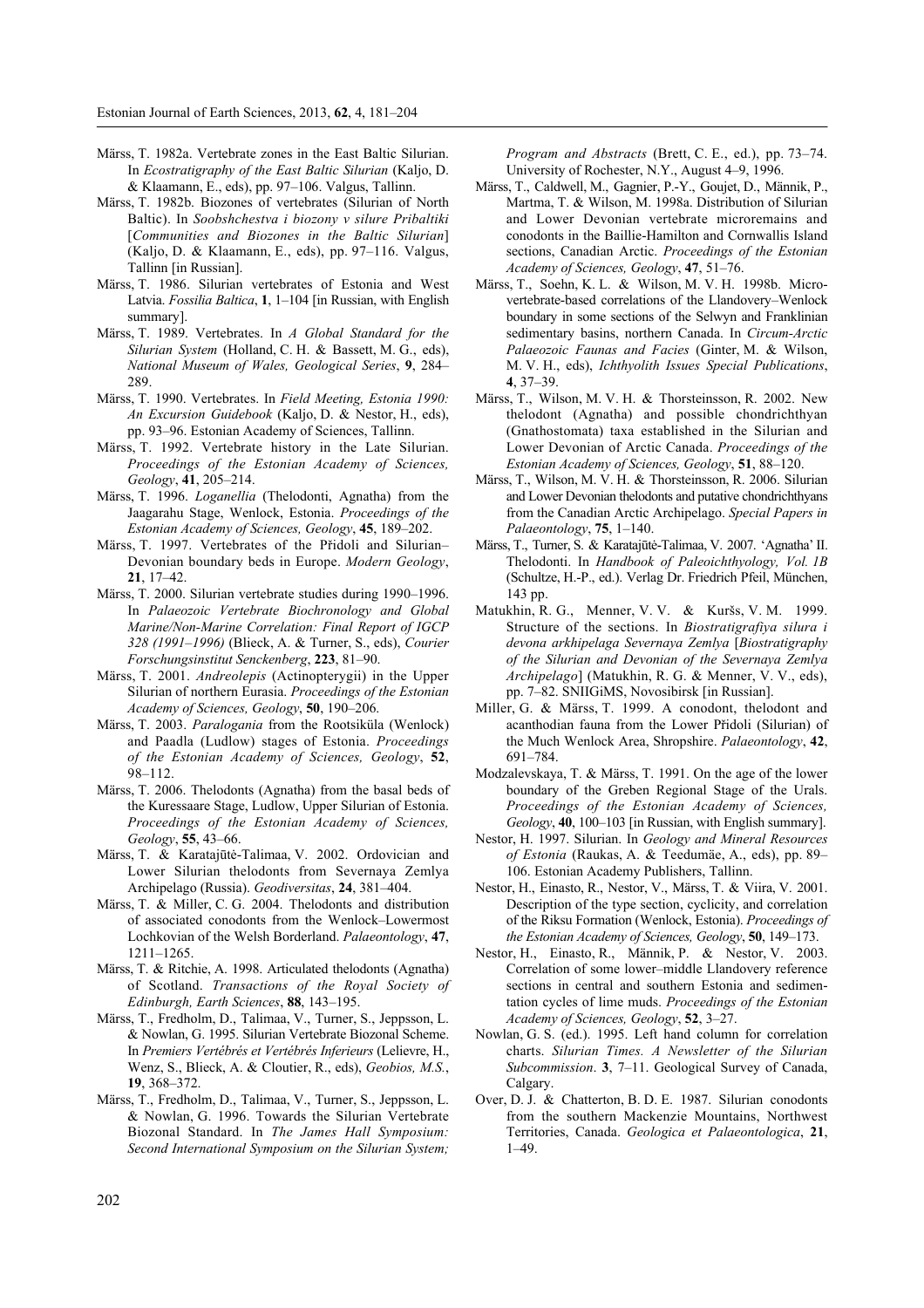- Plax, D. & Märss, T. 2011. Thelodonts (Agnatha) from the Lower Silurian (Wenlock) deposits of the northwest of Belarus. *Litasfera* [*Lithosphere*], 34, 69-81.
- Ritchie, A. 1985. *Ainiktozoon loganense* Scourfield, a protochordate from the Silurian of Scotland. *Alcheringa*, **9**,  $117 - 142$
- Shuiskij, V. P. 1981. Facial-lithological peculiarities of the Upper Silurian and Lower Devonian reefs on the western slope of the Central Urals. In *Biostratigrafiya i fauna srednego paleozoya Urala* [*Biostratigraphy and Fauna of the Middle Palaeozoic of the Urals*] (Sapel′nikov, V. P. & Chuvashov, B. I., eds), pp. 96-110. IGiG UNTs AN SSSR, Sverdlovsk [in Russian].
- Shurygina, M. V., Breivel′, M. G., Breivel′, I. A., Zenkova, G. G., Militsina, V. S. & Yanet, F. E. 1981. Přidoli on the North and Central Urals. In *Biostratigrafiya i fauna srednego paleozoya Urala* [*Biostratigraphy and Fauna of the Middle Palaeozoic of the Urals*] (Sapel′nikov, V. P. & Chuvashov, B. I., eds), pp. 55-74. IGiG UNTs AN SSSR, Sverdlovsk [in Russian].
- Soehn, K. L., Hanke, G. F., Märss, T. & Wilson, M. V. H. 2000. Preliminary vertebrate biostratigraphy of the Avalanche Lake sections (Wenlock, Silurian), southern Mackenzie Mountains, N.W.T., and review of northwestern Canadian vertebrate localities of Silurian Age. In *Palaeozoic Vertebrate Biochronology and Global Marine/Non-Marine Correlation: Final Report of IGCP 328 (1991–1996)* (Blieck, A. & Turner, S., eds), *Courier Forschungsinstitut Senckenberg*, 223, 129-156.
- Soehn, K. L., Märss, T., Caldwell, M. W. & Wilson, M. V. H. 2001. New and biostratigraphically useful thelodonts from the Silurian of the Mackenzie Mountains, Northwest Territories, Canada. *Journal of Vertebrate Paleontology*, **21**, 651–659.
- Talimaa, V. 2000. Significance of thelodonts (Agnatha) in correlation of the Upper Ordovician to Lower Devonian of the northern part of Eurasia. In *Palaeozoic Vertebrate Biochronology and Global Marine/Non-Marine Correlation: Final Report of IGCP 328 (1991-1996)* (Blieck, A. & Turner, S., eds), *Courier Forschungsinstitut Senckenberg*, **223**, 69-80.
- Turner, S. 1973. Siluro-Devonian thelodonts from the Welsh Borderland. *Journal of the Geological Society*, 129, 557-584.
- Turner, S. 1984. *Studies on Palaeozoic Thelodonti (Craniata: Agnatha)*. Unpublished PhD thesis (2 vols), 272 pp., University of Newcastle-upon-Tyne.
- Turner, S. 2000. New Llandovery to early Přidoli microvertebrates including Lower Silurian zone fossil, *Loganellia avonia* nov. sp., from Britain. In *Palaeozoic Vertebrate Biochronology and Global Marine/Non-Marine Correlation: Final Report of IGCP 328 (1991–1996)* (Blieck, A. & Turner, S., eds), *Courier Forschungsinstitut Senckenberg*, 223, 91-127.
- Turner, S. & Nowlan, G. S. 1995. Early Silurian microvertebrates of eastern Canada. *Bulletin du Museum national d'Histoire naturelle*, 17, 513-529.
- Turner, P. & Turner, S. 1974. Thelodonts from the Upper Silurian of Ringerike, Norway. *Norsk Geologisk Tiddskrift*, **54**, 182-192.
- Uyeno, T. T. 1990. Biostratigraphy and conodont faunas of Upper Ordovician through Middle Devonian rocks, eastern Arctic Archipelago. *Bulletin of the Geological Survey of Canada*, 401, 1-211.
- Valiukevičius, J. 2003. New Silurian nostolepids (Acanthodii, Pisces) of Lithuania. *Geologija (Vilnius)*, 42, 51–68.
- Valiukevičius, J. 2004a. Silurian acanthodian succession of the Luûni-4 borehole (Latvia). *Acta Universitatis Latviensis*, 679, 120-147.
- Valiukevičius, J. 2004b. New Wenlock-Přidoli (Silurian) acanthodian fishes from Lithuania. *Acta Palaeontologica Polonica*, 49, 147-160.
- Valiukevičius, J. 2005. Silurian acanthodian biostratigraphy of Lithuania. *Geodiversitas*, 27, 349-380.
- Valiukevičius, J. 2006. Event pattern in the development of Siluro-Devonian acanthodians of Lithuania. *Neues Jahrbuch der Geologie und Paläontologie*, **6**, 321-343.
- Valiukevičius, J., Gladkovskij, V. T., Karatajūtė-Talimaa, V. N., Kurös, V., Mel′nikov, S. V. & Menner, V. V. 1983. Stratigrafiya silura i nizhnego devona Severnogo Timana [Stratigraphy of the Silurian and Lower Devonian of Northern Timan]. *Seriya Geologicheskaya*, 10, 53-64 [in Russian].
- Vergoossen, J. M. J. 1999. Siluro-Devonian microfossils of Acanthodii and Chondrichthyes (Pisces) from the Welsh Borderland/south Wales. Modern Geology, 24, 23-90.
- Viira, V. 1982a. Late Silurian shallow and deep water conodonts of the East Baltic. In *Ecostratigraphy of the East Baltic Silurian* (Kaljo, D. & Klaamann, E., eds), pp. 79– 87. Valgus, Tallinn.
- Viira, V. 1982b. Shallow-water conodont *Ctenognathodus murchisoni* (Late Wenlock, Estonia). In *Communities and Biozones in the Baltic Silurian* (Kaljo, D. & Klaamann, E., eds), pp. 63–83. Valgus, Tallinn.
- Viira, V. 1999. Late Silurian conodont biostratigraphy in the northern East Baltic. In *Studies on Conodonts.*  Seventh European Conodont Symposium Bologna-*Modena 23-25 June, 1998* (Serpagli, E. & Corradini, C. eds), *Bolletino della Società Paleontologica Italiana*, 37, 299-310.
- Viira, V. 2000. Latest Silurian (Ohesaare Stage) conodonts and the *detorta* Zone in the northern East Baltic. *Proceedings of the Estonian Academy of Sciences, Geology*, **49**, 44-62.
- Viira, V. & Aldridge, R. J. 1998. Upper Wenlock to lower Přidoli (Silurian) conodont biostratigraphy of Saaremaa, Estonia, and a correlation with Britain. *Journal of Micropalaeontology*, 17, 33-50.
- Viira, V. & M‰nnik, P. 1997. Conodonts. In *Geology and Mineral Resources of Estonia* (Raukas, A. & Teedumäe, A., eds), pp. 241-244. Estonian Academy Publishers, Tallinn.
- Walliser, O. H. 1964. Conodonten des Silurs. *Abhandlungen*  des Hessischen Landesamtes für Bodenforschung, 41,  $1 - 106$
- $\check{Z}$ igaitė,  $\check{Z}$ . & Blieck, A. 2006. Palaeobiogeographical significance of Early Silurian thelodonts from central Asia and southern Siberia. *GFF*, 128, 203-206.